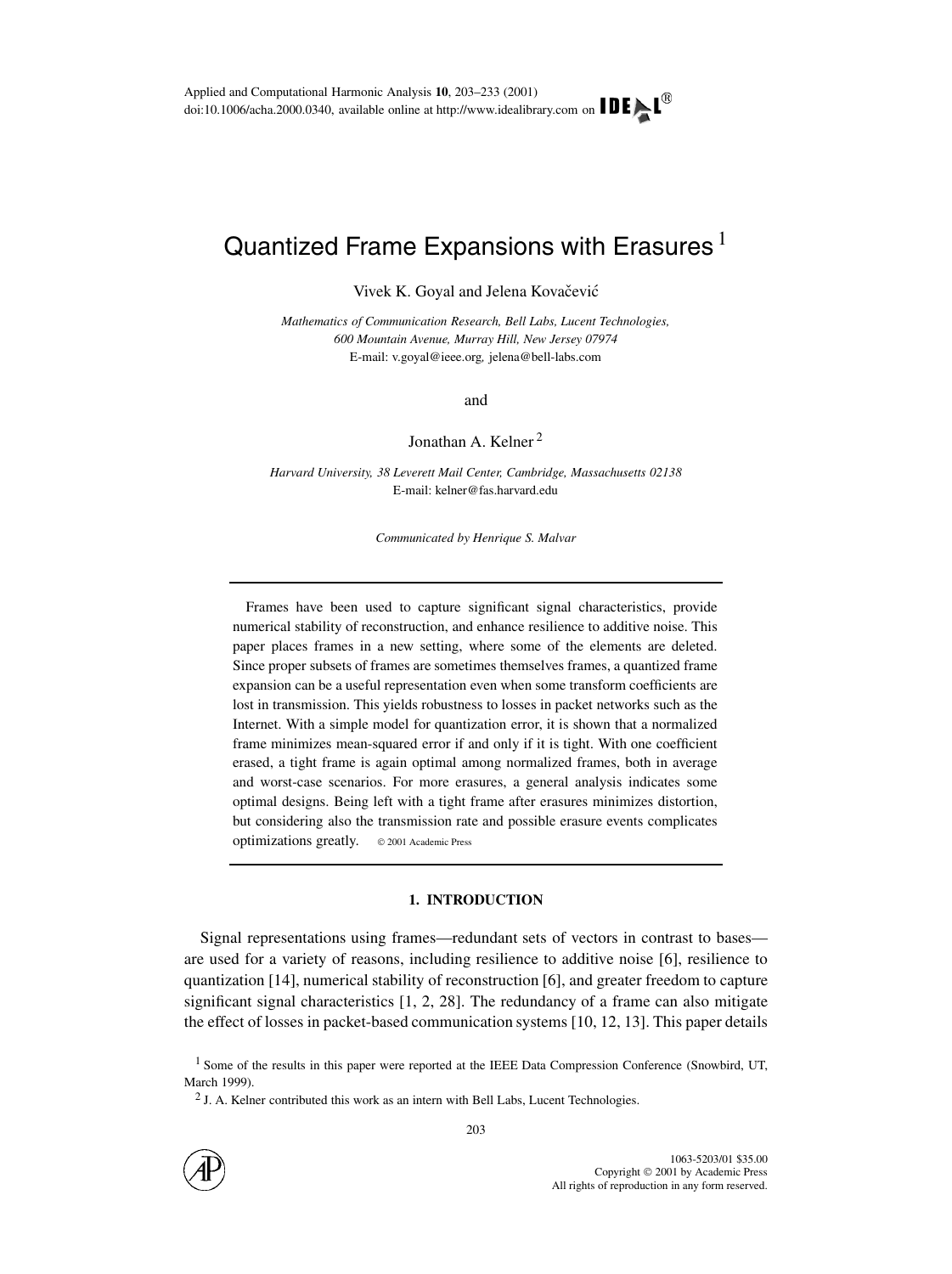this relatively new application of frames and related results pertaining to finite-dimensional frames.

A modern communication network, be it the public Internet or a private network, provides a means to transport packets of data from one device to another. These packets are sequences of information bits of a certain length surrounded by error-control, addressing, and timing information that assure that the packet is delivered without errors to the intended recipient with the identity or sequencing of the packet intact. Packets are either delivered without error or not delivered at all, with failures due primarily to buffer overflows at intermediate nodes in the network. We may abstract the behavior of the network as delivering a packet with some probability of failure and some random, though relatively predictable, delivery time.

To most users, the behavior of a packet network is characterized not by random losses, but by unpredictable transport time. This is due to a protocol, invisible to the user, that retransmits lost packets. The detection of a missing packet and the subsequent retransmission of the packet generally takes much longer than a successful packet transmission, generating the highly variable delay. In many applications, large delay in unacceptable. Thus retransmission of lost packets is not feasible; instead, one must make due with whatever is received.

If a lost packet is independent of all other transmitted data, then the information in the lost packet is indeed unrecoverable at the receiver. On the other hand, dependencies between transmitted packets facilitate complete or partial recovery in the face of losses. Deterministic dependencies lead to conventional channel coding [19], while statistical dependencies give the techniques proposed in [30] and generalized in [11].

The encoding structure considered in this paper combines elements of deterministic and statistical redundancy. Refer to Fig. 1. We denote the  $\mathbb{R}^N$ -valued information to be communicated by *x*. The source vector is represented through a frame expansion with frame operator *F*, yielding  $y = Fx \in \mathbb{R}^M$ . The scalar quantization of the frame expansion coefficients gives  $\hat{y}$  lying in a discrete subset of  $\mathbb{R}^M$ . We abstract the effect of the network to be the erasure of some components of  $\hat{y}$ . This implies that the components of  $\hat{y}$  are placed in more than one packet, for otherwise all of  $\hat{y}$  would be lost at once. If they are placed in *M* separate packets, then any subset of the components of  $\hat{y}$  may be received; otherwise only certain subsets will be possible. The reconstruction process is unspecified for now. Neglecting quantization, the redundancy is completely deterministic; modeling the quantization error as random additive noise or using randomized quantization makes the redundancy statistical.

To contrast this with a classical approach, consider the system shown in Fig. 2. The source vector  $x$  is quantized in its original basis representation. Then a block channel code *C* adds redundant (parity) symbols to aid in reconstruction in the case of transmission

$$
z \in \mathbb{R}^N \longrightarrow \boxed{F} \xrightarrow{y \in \mathbb{R}^M} \boxed{Q} \xrightarrow{\hat{y} \in \mathcal{I}^M} \text{transmission} \xrightarrow{z \in \mathcal{I}^{M-c}} \boxed{\text{reconstruction}} \longrightarrow \hat{z} \in \mathbb{R}^N
$$

**FIG. 1.** Abstraction of a communication system using a quantized frame expansion. The signal vector  $x \in \mathbb{R}^N$  is expanded with a frame operator *F* to give the frame coefficient vector  $y \in \mathbb{R}^M$ . The scalar quantization of *y* gives  $\hat{y}$ , which is transmitted over a network that erases some components. A reconstruction  $\hat{x} \in \mathbb{R}^N$ is computed from the received vector *z*.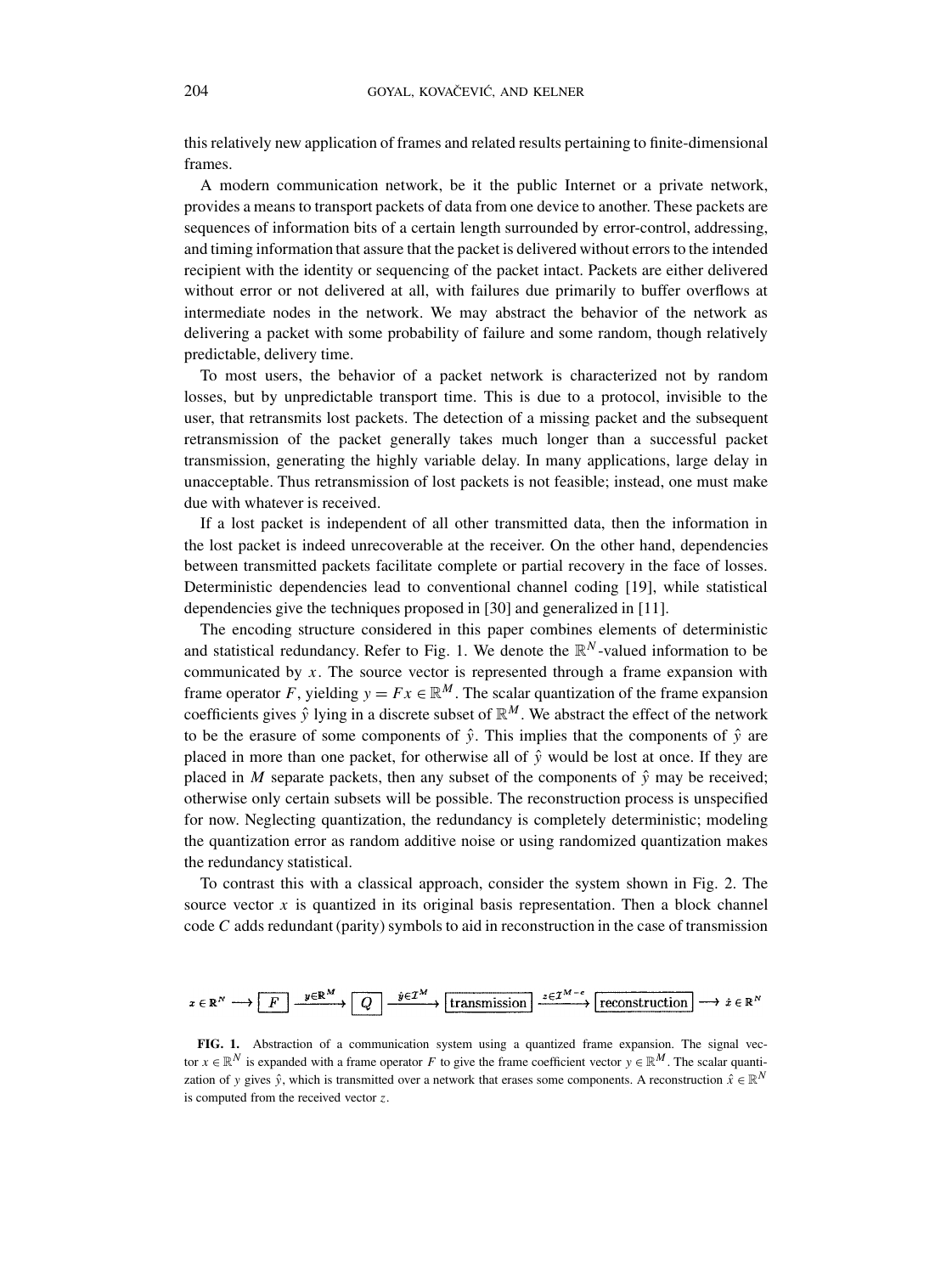$$
x \in \mathbb{R}^N \longrightarrow \boxed{Q} \xrightarrow{w \in \mathcal{I}^N} \boxed{C} \xrightarrow{y \in \mathcal{I}^M} \boxed{\text{transmission}} \xrightarrow{z \in \mathcal{I}^{M-\epsilon}} \boxed{\text{reconstruction}} \longrightarrow \hat{x} \in \mathbb{R}^N
$$

**FIG. 2.** A communication system using a block channel-coded basis representation, to contrast with Fig. 1. Instead of introducing redundancy with a frame in  $\mathbb{R}^N$ , a parity symbol in  $\mathcal{I}^{M-N}$  is appended to the message symbol *w*. Up to *M* − *N* erasures can be completely corrected, but beyond this number the performance drops sharply, as shown in Fig. 3.

losses. Such a system works well when there are at most *M* − *N* lost symbols because the quantized representation *w* can be recovered. With more erasures, the performance sharply deteriorates because many quantized values are compatible with the received vector. There is no benefit from very few erasures because the parity information is completely redundant. Qualitatively, the classical approach is good when there are approximately  $M - N$  erasures, as shown in Fig. 3.

EXAMPLE 1.1. Suppose we have vectors  $\{x^{(i)}\}_{i=1}^K \subset \mathbb{R}^N$  to communicate to a receiver using *M* packets sent over a network. Suppose further that  $N = 2$  and each vector is independent and has independent, zero-mean, unit-variance Gaussian components. A typical packet size for a network using Internet Protocol, Version 6 (IPv6) is 576 bytes, since packets of this length must be handled without fragmentation [7]. With 40 bytes allocated to headers, each packet has a payload of 536 bytes. We will send  $K = 536$  vectors in  $M = 3$  packets.

The classical approach would be to apply an eight-bit quantizer to each component of each vector, yielding two-tuples of eight-bit strings  ${w^{(i)}}_{i=1}^K$ . Reconstruction *R* (inverse quantization) yields mean-square error (MSE)  $E|x_j^{(i)} - R(w_j^{(i)})|^2 \approx 8.8 \cdot 10^{-5}$  for all *i* and *j* . To provide robustness against the loss of a packet, three packets are produced



**FIG. 3.** Qualitative comparison of encoding and transmission using a quantized frame expansion (see Fig. 1) versus a block channel-coded basis representation (see Fig. 2). The distortion of the basis representation jumps sharply with more than  $M - N$  lost symbols. This paper considers only zero to  $M - N$  erasures.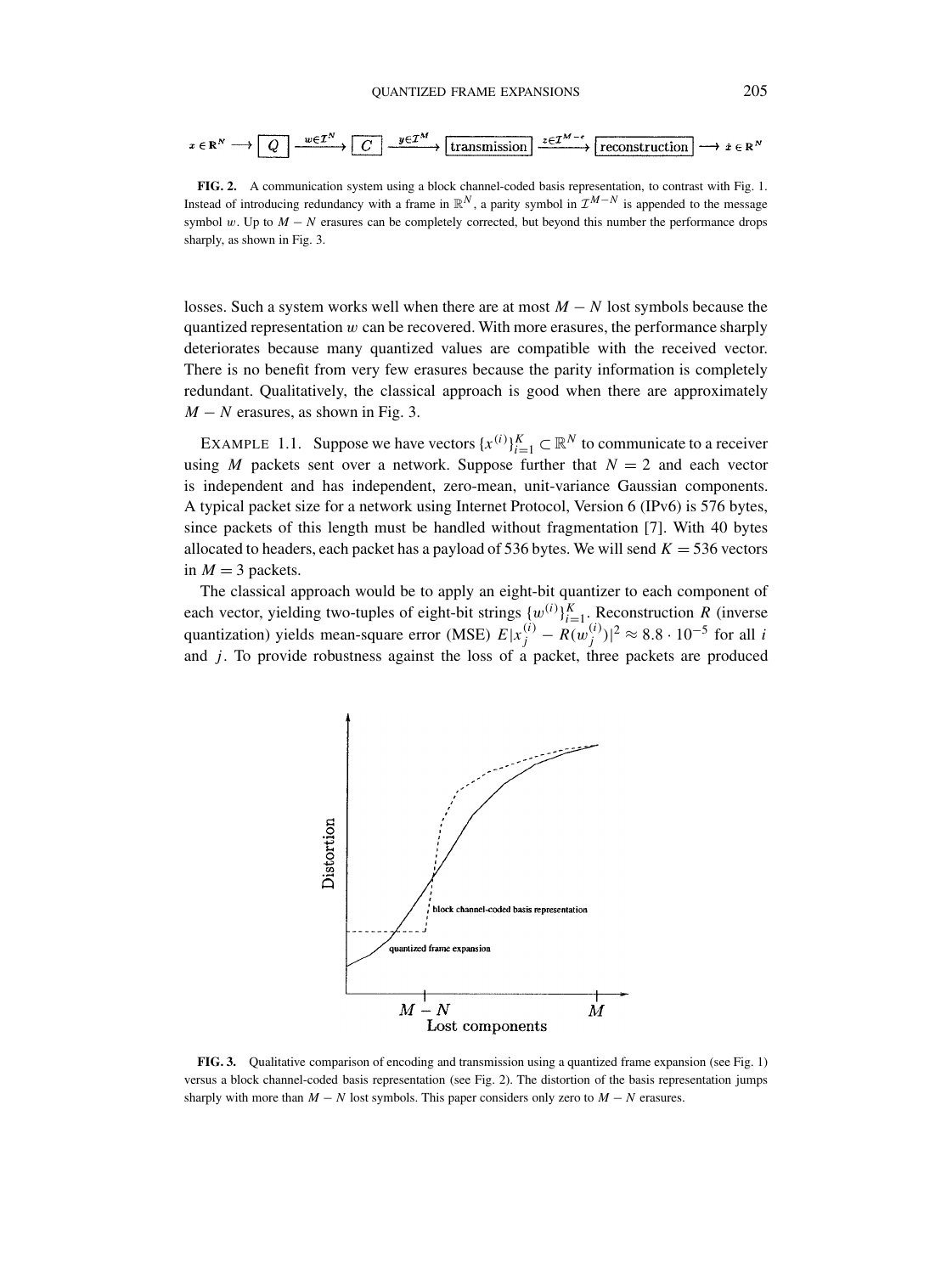in the following manner: Packet 1 contains  $\{w_1^{(i)}\}_{i=1}^K$ , Packet 2 contains  $\{w_2^{(i)}\}_{i=1}^K$ , and Packet 3 contains  $\{w_1^{(i)} \oplus w_2^{(i)}\}_{i=1}^K$ , where  $\oplus$  denotes bitwise exclusive-or or  $\mathbb{Z}_2$  addition. The sequences  $\{w_1^{(i)}\}_{i=1}^K$  and  $\{w_2^{(i)}\}_{i=1}^K$  can be recovered from any two of the three packets. However, receiving all the packets is no better than receiving two, and receiving only Packet 3 is essentially useless.

A typical use of a quantized frame expansion would first use

$$
F = \begin{bmatrix} 1 & 0 \\ -1/2 & \sqrt{3}/2 \\ -1/2 & \sqrt{3}/2 \end{bmatrix}
$$

to compute  $y^{(i)} = Fx^{(i)}$ ,  $i = 1, 2, ..., K$ . (We will see that this choice of F is optimal in several ways.) Then each component of each *y(i)* is quantized with an eight-bit quantizer to obtain  $\{\hat{y}^{(i)}\}_{i=1}^K$ . Three packets are formed with Packet *j* containing  $\{\hat{y}^{(i)}_j\}_{i=1}^K$ . The advantages of this representation are the symmetry of the three packets and the fact that each packet contains information that cannot be inferred completely from the other two.

The per component MSE distortions for all of the possible combinations of received packets are given in the following table:

| Packets received       | $\{1, 2, 3\}$       | Any two             | $\{1\}$ or $\{2\}$ |  |
|------------------------|---------------------|---------------------|--------------------|--|
| Classical              | $8.8 \cdot 10^{-5}$ | $8.8 \cdot 10^{-5}$ | 0.1                |  |
| <b>Ouantized</b> frame | $5.8 \cdot 10^{-5}$ | $1.2 \cdot 10^{-4}$ | 0.5                |  |

The quantized frame system is worse in one situation and better in two others; the best choice depends on the likelihoods of these events and/or other design criteria. Note that *K* is immaterial, so our analysis is based simply on components of  $\hat{y}$  being erased.

In this paper we consider only what happens when there are at most  $M - N$  lost components. This allows us, under a very mild condition, to show that the received vector *z* specifies the source vector *x* to within a bounded set. Then by using a statistical model for the quantization error  $\hat{y} - y$ , the reconstruction error does not depend on the source vector  $x$ , but instead only on properties of the frame operator  $F$ . To analyze cases with more than  $M - N$  lost components requires a statistical model for the source vector [13].

The structure of the paper is to add one block at a time: First, in Section 2, we consider just expanding with a frame and reconstructing. In this case, most matrices *F* allow the signal vector  $x$  to be reconstructed exactly, so unlike in other sections, the reconstruction error is not an issue. In Section 3 we add a quantization block and analyze the reconstruction error with different noise models and reconstruction methods. In Section 4 we introduce the possibility of lost coefficients, and thus address the full system of Fig. 1.

# **2. FRAME EXPANSIONS**

To begin our study of quantized frame expansions with erasures, let us look at only the first ingredient: the frame expansion, as depicted in Fig. 4. As long as *F* has full rank, the signal vector  $x$  can be recovered exactly from the expansion vector  $y$ ; the accuracy of the reconstruction  $\hat{x}$  is not an issue. Nevertheless, many interesting properties of  $F$  may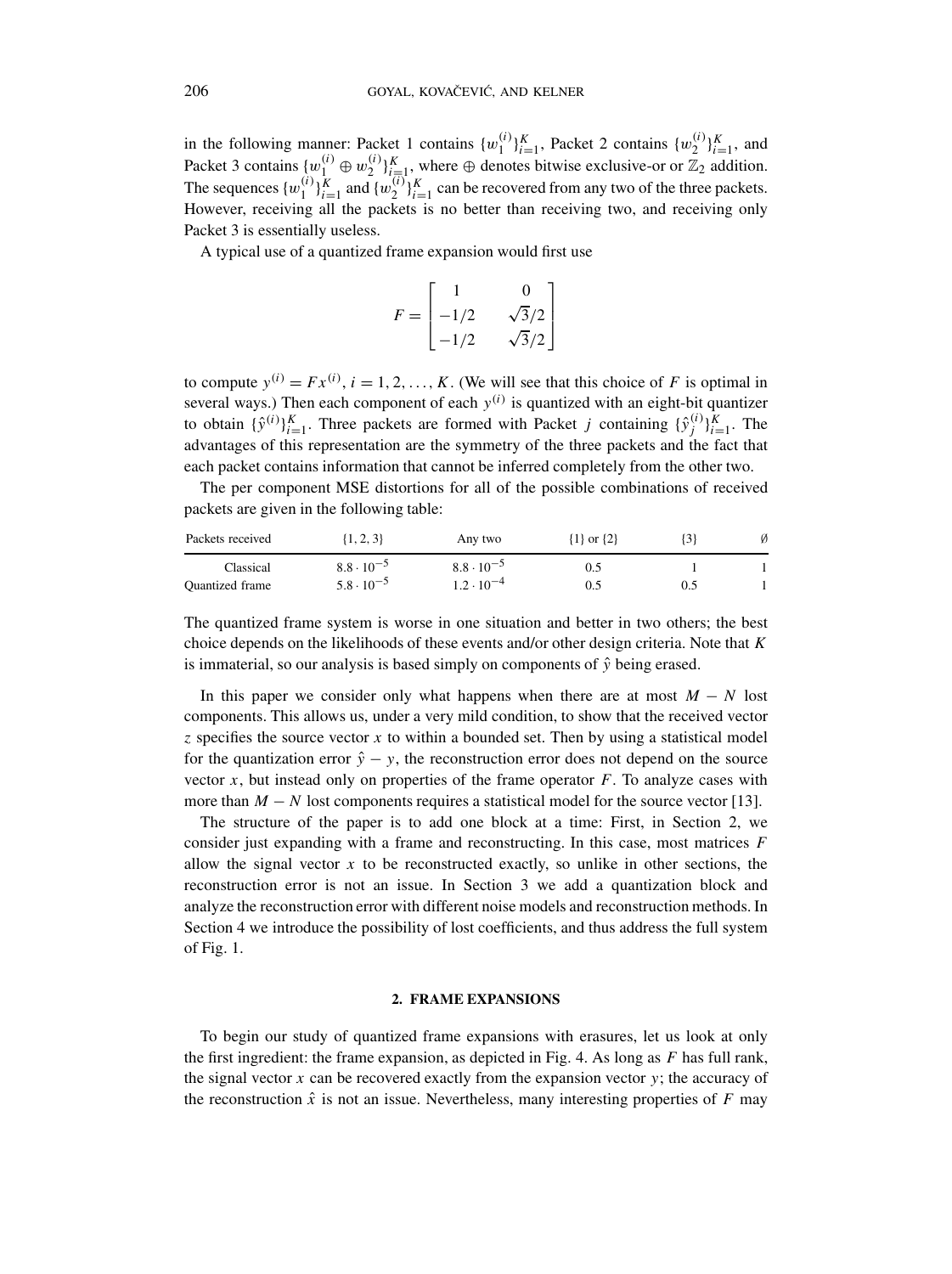$$
x\in\mathbb{R}^N\longrightarrow\boxed{F}\stackrel{y\in\mathbb{R}^M}{\longrightarrow}\boxed{\textrm{reconstruction}}\longrightarrow \hat{x}\in\mathbb{R}^N
$$

**FIG. 4.** The frame system. *F* stands for the frame operator.

be characterized. In this section we introduce notation and terminology and establish basic properties of frames.

## *2.1. Frame Fundamentals*

This introduction to frames is adapted from [6, Chap. 3]. Since our application is the communication of real vectors, we consider only frames in  $\mathbb{R}^N$ , though we retain notation that makes extensions to  $\mathbb{C}^N$  obvious. All of the concepts apply in any Hilbert space, though, e.g., minima and maxima may have to be replaced by infima and suprema.

Let  $\Phi = {\{\varphi_k\}}_{k=1}^M \subset \mathbb{R}^N$ .  $\Phi$  is called a *frame* if there exist  $A > 0$  and  $B < \infty$  such that

$$
A \|x\|^2 \le \sum_{k=1}^M |\langle x, \varphi_k \rangle|^2 \le B \|x\|^2, \qquad \text{for all } x \in \mathbb{R}^N. \tag{1}
$$

*A* and *B* are called the *frame bounds*. The lower bound in (1) is equivalent to requiring that  $\Phi$  spans  $\mathbb{R}^N$ , so a frame will always have  $M \geq N$ . Also, notice that one can choose  $B = \sum_{k=1}^{M} |\varphi_k|^2$  whenever  $M < \infty$ ; thus, any finite set of vectors that spans  $\mathbb{R}^N$  is a frame. We will refer to  $r = M/N$  as the *redundancy* of the frame. We will encode exclusively with *uniform frames, that is, frames with*  $\|\varphi_k\| = 1$  for  $k = 1, ..., M$ .

Given a frame  $\Phi = {\{\varphi_k\}}_{k=1}^M$  in  $\mathbb{R}^N$ , the associated *frame operator F* is the linear operator from  $\mathbb{R}^N$  to  $\mathbb{R}^M$  defined by

$$
(Fx)_k = \langle x, \varphi_k \rangle, \qquad \text{for } k = 1, 2, \dots, M. \tag{2}
$$

Denoting vectors as columns, this operation is a left matrix multiplication where  $F$  is an  $M \times N$  matrix with the *k*th row equal to  $\varphi_k^*$ <sup>3</sup>. Using the frame operator *F*, (1) can be rewritten as

$$
AI_N \le F^*F \le BI_N,\tag{3}
$$

where  $I_N$  is the  $N \times N$  identity matrix and the matrix inequality means

$$
x^* A I_N x \le x^* F^* F x \le x^* B I_N x, \qquad \text{for all } x \in \mathbb{R}^N. \tag{4}
$$

Considering *x* as an eigenvector of  $F^*F$  in (4) gives the following property:

PROPERTY 2.1. *For any frame, the eigenvalues of*  $F^*F$  *lie in the interval* [A, B].

<sup>&</sup>lt;sup>3</sup> The superscript \* denotes a transpose; as suggested by the notation, the Hermitian transpose should be used in  $\mathbb{C}^N$ .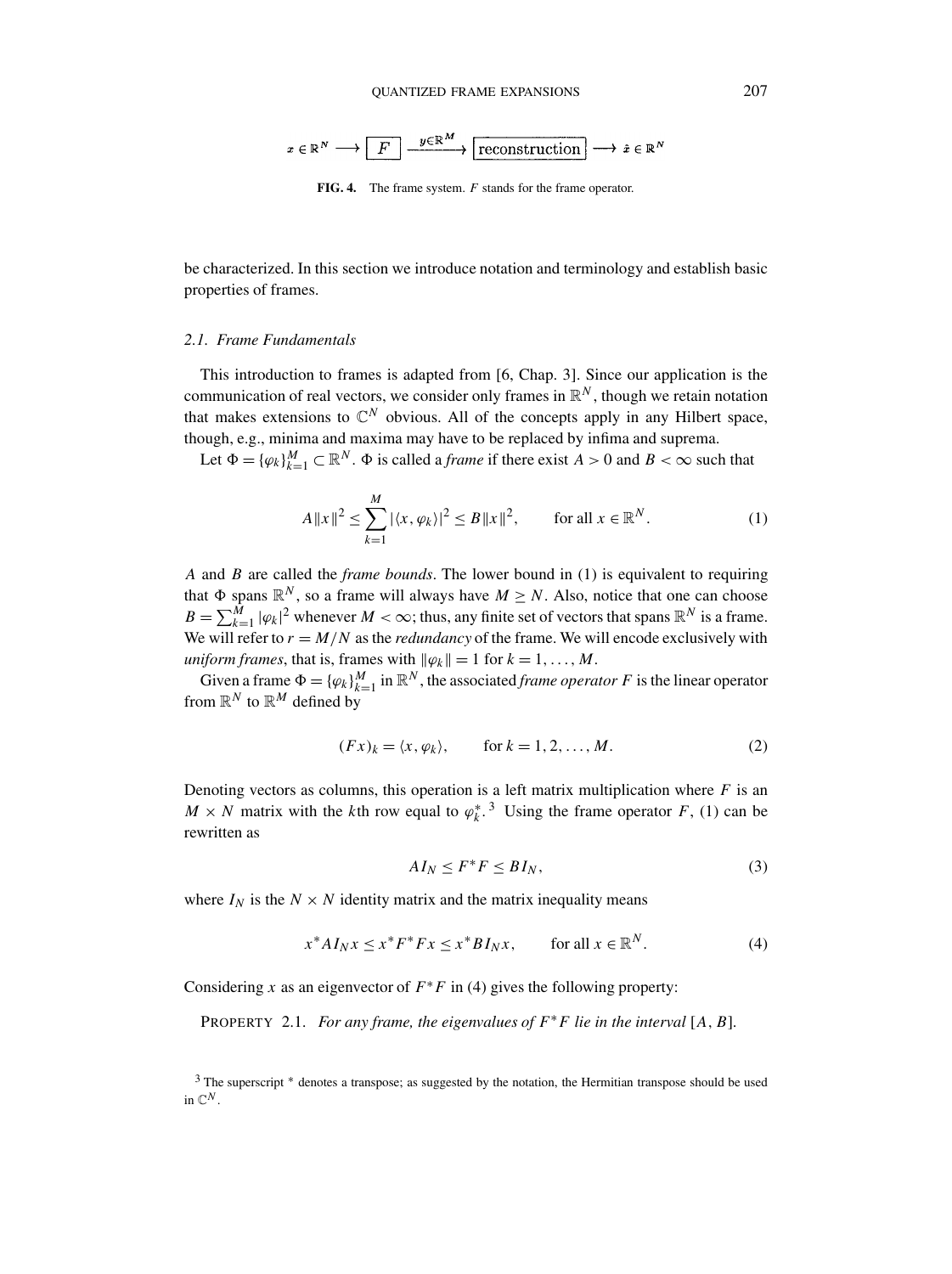Another elementary condition on the eigenvalues is the following:

PROPERTY 2.2. *For any frame, the sum of the eigenvalues of F*∗*F equals the sum of the lengths of the frame vectors. In particular, for a uniform frame the sum of the eigenvalues equals M.*

*Proof.* Denote the eigenvalues by  $\{\lambda_i\}_{i=1}^N$ . Using elementary properties of the trace and the definition of *F*,

$$
\sum_{i=1}^{N} \lambda_i = \text{tr}(F^*F) = \text{tr}(FF^*) = \sum_{i=1}^{M} \varphi_i^* \varphi_i = \sum_{i=1}^{M} ||\varphi_i||^2. \quad \blacksquare
$$

It follows from Property 2.1 that *F*∗*F* is invertible (all of its eigenvalues are nonzero), and furthermore

$$
B^{-1}I_N \le (F^*F)^{-1} \le A^{-1}I_N. \tag{5}
$$

The *dual frame* of  $\Phi$  is a frame defined as  $\tilde{\Phi} = {\{\tilde{\varphi}_k\}}_{k=1}^M$ , where

$$
\tilde{\varphi}_k = (F^*F)^{-1} \varphi_k, \quad \text{for } k = 1, 2, ..., M.
$$
\n(6)

Noting that  $\tilde{\varphi}_k^* = \varphi_k^*(F^*F)^{-1}$  and stacking  $\tilde{\varphi}_1^*, \tilde{\varphi}_2^*, \ldots, \tilde{\varphi}_M^*$  in a matrix, the frame operator associated with  $\Phi$  is

$$
\tilde{F} = F(F^*F)^{-1}.
$$
\n<sup>(7)</sup>

Since  $\tilde{F}^* \tilde{F} = (F^*F)^{-1}$ , (5) shows that  $B^{-1}$  and  $A^{-1}$  are frame bounds for  $\tilde{\Phi}$ .

#### *2.2. Tight Frames*

A frame  $\Phi$  is called a *tight frame* if the frame bounds in (1) can be taken to be equal. Tight frames constitute an important class of frames. Since they are self-dual, they have some desirable reconstruction properties that also extend to frames with *B/A* close to one. In the context of this work, optimality properties of tight frames are established in Subsections 3.2 and 4.2.1.

For a tight frame, (1) reduces to something similar to Parseval's equality: a tight frame operator scales the energy of an input by a constant factor *A*. Looking at (3), we can say that  $F^*F = A I_N$  if and only if  $\Phi$  is a tight frame. Moreover, Property 2.1 simplifies to the following, where the value of *A* follows from Property 2.2:

PROPERTY 2.3. *For a tight frame, F*∗*F has eigenvalue A with multiplicity N. If the frame is also uniform,*  $A = M/N = r$ .

The fact that *F*∗*F* is diagonal means that the columns of *F* are orthogonal. (Recall that it is the *rows* of F that constitute the frame; these are not orthogonal unless  $r = 1$ .) Viewing the columns of *F* as vectors in  $\mathbb{R}^M$ , it is obvious that *F* can be extended to an orthogonal basis:

**PROPERTY** 2.4. *For a tight frame, F is the first N columns of an*  $M \times M$  *matrix with orthogonal columns.*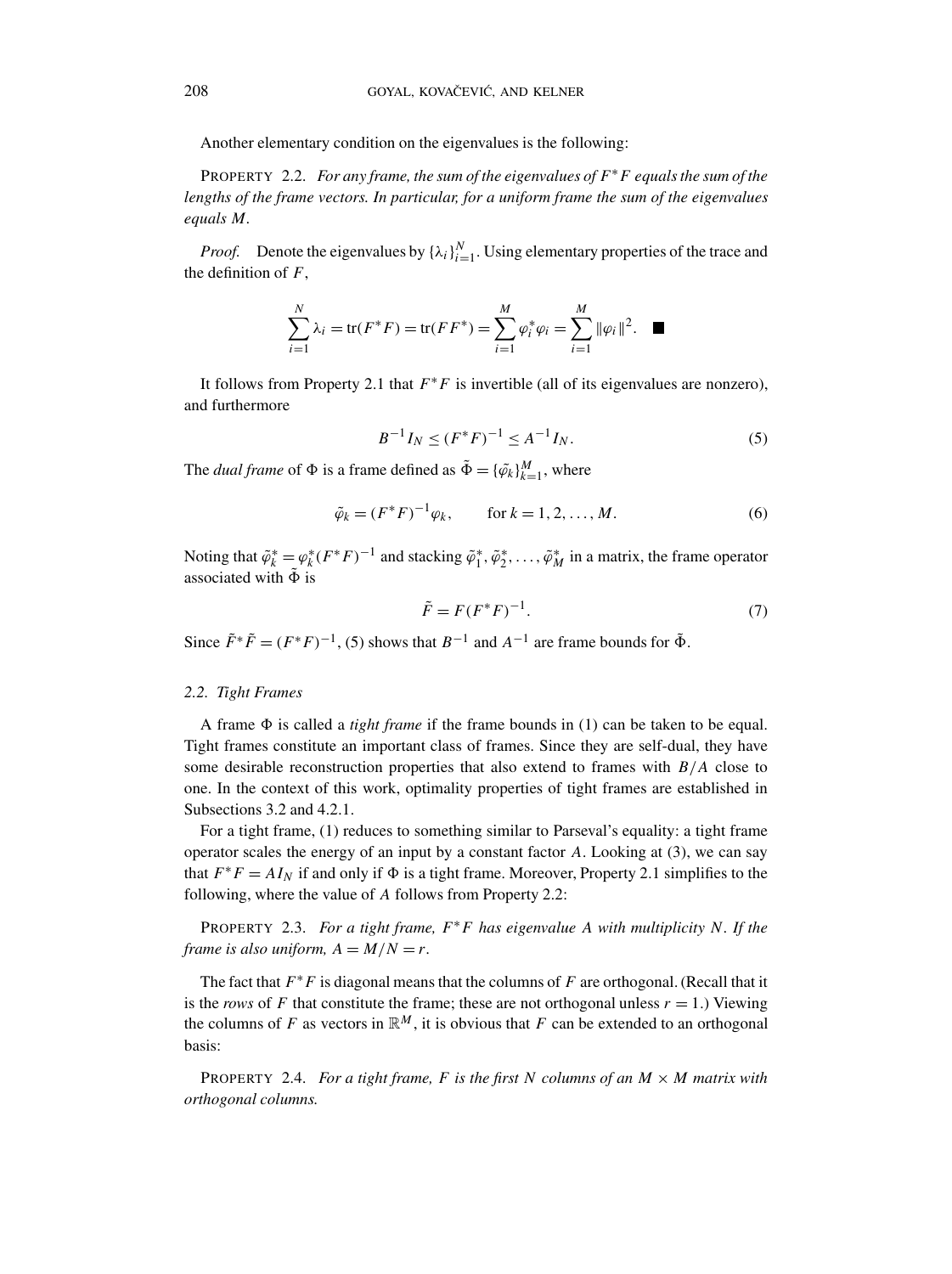Reversing our point of view to start from the higher-dimensional space, a tight frame is a projection of an orthogonal basis for  $\mathbb{R}^M$  to an *N*-dimensional subspace. With a uniform tight frame, we have a more specific characterization:

**PROPERTY** 2.5. *For a uniform tight frame, F is the first N columns of*  $\sqrt{M/N} \cdot U$  *for some orthogonal matrix U.*

*Proof.* Since  $F^*F = (M/N)I_N$ , each column of *F* has Euclidean norm  $\sqrt{M/N}$ . Using the Gram–Schmidt process, append  $M - N$  columns to *F* such that the columns are orthogonal and have norm  $\sqrt{M/N}$ ; call the resulting matrix *V*. Now  $U = \sqrt{N/M} \cdot V$ is an orthogonal matrix.  $\blacksquare$ 

*2.2.1. Classifying Uniform Tight Frames.* As they form a useful subset of the set of frames, it is of interest to classify the uniform tight frames that exist for a given *N* and *M*. This can be useful in designing a tight frame for a particular application.

Define an equivalence relation for frames by bundling a frame with all frames that can result from rigid rotations or reflections of the entire frame, as well as the negation of some individual vectors (see Fig. 5). Of course, since the equivalence is between sets, the numbering or permutation of elements is irrelevant. Along with preserving tightness, this equivalence relation preserves the geometric arrangement of lines obtained by extension of the frame vectors. For example, suppose we rotate, reflect, and negate the frame  $\Phi$  to obtain the frame  $\Gamma$ . Then the new frame vectors are

$$
\gamma_k = \sigma_k U \varphi_k
$$
, for  $k = 1, 2, ..., M$ ,

where  $\sigma_k = \pm 1$  and *U* is some unitary matrix. The new frame operator *G* can be written as

$$
G = \Sigma F U^*, \quad \text{where } \Sigma = \text{diag}(\sigma_1, \sigma_2, \dots, \sigma_M).
$$

It is now easy to see that the tightness of  $\Phi$  implies the tightness of  $\Gamma$  since

$$
G^*G = UF^* \sum_{I_M}^{S^*} FU^* = U \underbrace{F^*F}_{AI_N} U^* = AI_N.
$$

Furthermore, the uniformity of  $\Phi$  implies the uniformity of  $\Gamma$ .



**FIG. 5.** Examples of the equivalence relation for tight frames.  $\Phi = {\varphi_1, \varphi_2, \varphi_3}$  is a frame with  $M = 3$ elements in  $\mathbb{R}^2$ . The other frames are in the same equivalence class. (a) Original tight frame. (b) Rotation of the frame by 45 degrees. (c) Reflection of the frame around the vertical axis. (d) Negation of a single vector  $\varphi_1$ .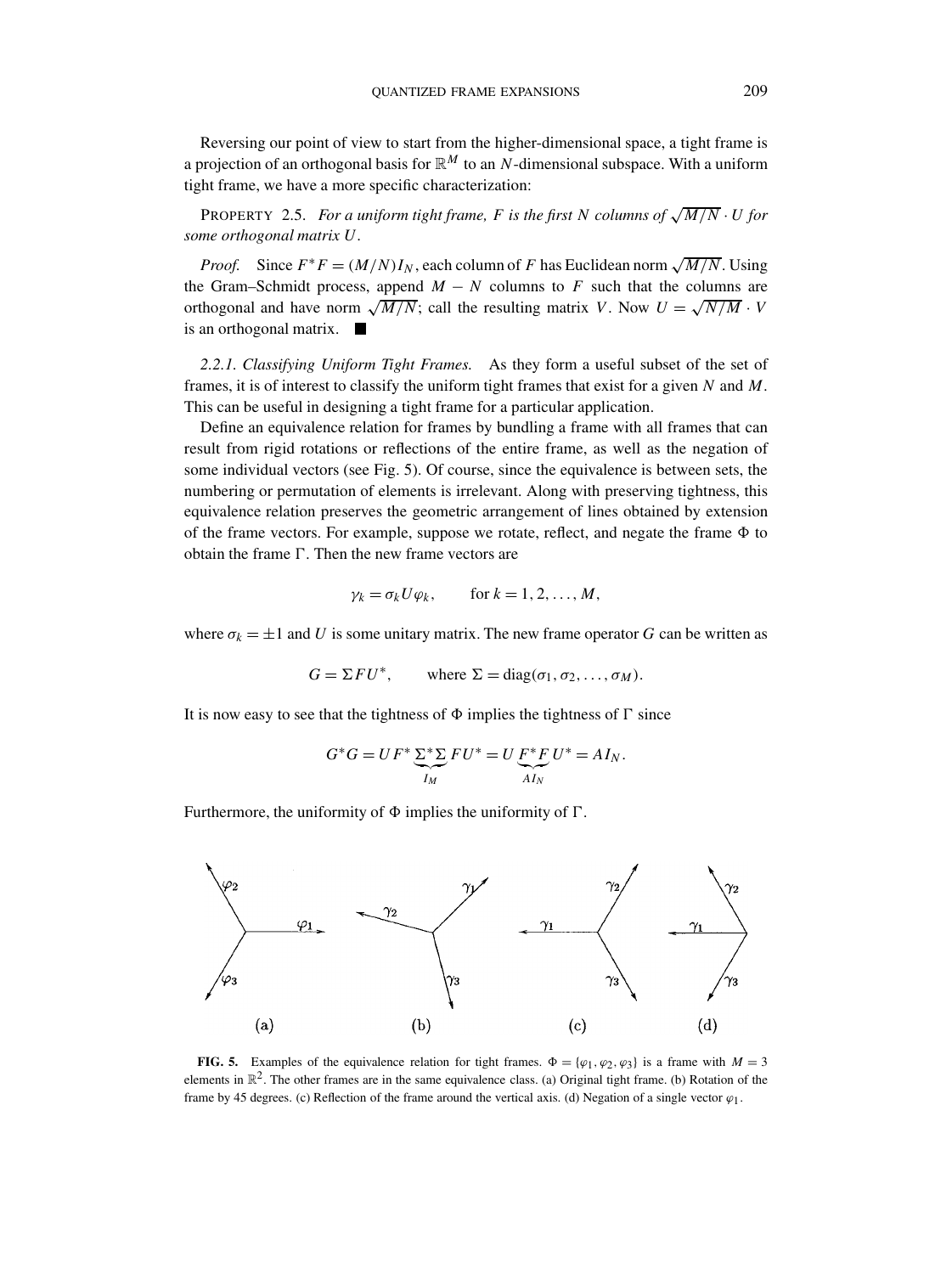With this concept of equivalence, tight frames with  $M = N + 1$  are essentially unique:

THEOREM 2.6. *There is exactly one equivalence class of uniform tight frames for*  $M = N + 1$ .

*Proof.* See Appendix A.1. a pro

For example, the tight frame shown in Fig. 5a and used in Example 1.1 describes all possible tight frames with  $N = 2$  and  $M = 3$ .

Unfortunately, when *M* exceeds  $N + 1$ , there are uncountably many equivalence classes of the type described above; thus, we cannot systematically obtain all uniform tight frames. However, at least for  $N = 2$ , the uniform tight frames still have a simple characterization:

THEOREM 2.7. *The following are equivalent:*

- (1)  $\{\varphi_k = (\cos \alpha_k, \sin \alpha_k)\}_{k=1}^M$  *is a uniform tight frame.*
- (2)  $\sum_{k=1}^{M} z_k = 0$ , where  $z_k = e^{j2\alpha_k}$  for  $k = 1, 2, ..., M$ .

*Proof.* See Appendix A.2.

With this characterization, one set of solutions has  $z_k$ 's equal to the *M*th roots of unity. These give examples of the *harmonic frames* that are defined in Subsection 2.2.2. A uniform tight frame that is the union of *L* smaller uniform tight frames is obtained when not only  $\sum_{k=1}^{M} z_k = 0$ , but also there is a partition of  $\{1, 2, ..., M\}$  into  $S_1, S_2, ..., S_L$  such that  $\sum_{k \in S_i} z_k = 0$  for  $i = 1, 2, ..., L$ .

For example, the only solution for  $M = 3$  is the "Mercedes-Benz" frame (see Fig. 5). For  $M = 4$ , the only possibility is that the frame is a union of two orthonormal bases. However, there are infinitely many solutions parameterized by the angle between the two bases. For  $M = 5$ , the solutions include the harmonic tight frame and frames obtained as the union of an orthonormal basis and a Mercedez-Benz tight frame.

Notice that all frames built as unions of smaller frames must have redundancy at least 2. Our final attempt to classify uniform tight frames relates the possibility of repeated vectors to the redundancy. Repeated vectors are undesirable for encoding because they lead to transform coefficients (inner products) carrying no new information.

THEOREM 2.8. Let  $\{\varphi_j\}_{j=1}^M$  be a uniform tight frame for  $\mathbb{R}^N$  or  $\mathbb{C}^N$  and let  $r = M/N$ . *Then at most*  $K = \lfloor r \rfloor$  elements of the frame can be equal. If  $K = M/N$ , these elements are *orthogonal to the rest. There can be N such K-tuples of equal elements and each K-tuple is orthogonal to the span of the rest.*

*Proof.* See Appendix A.3.

*2.2.2. Construction of Uniform Tight Frames.* For the encoding applications developed in this paper, we would like to be able to construct a uniform tight frame for any given *N* and *M*. Citing Property 2.5, it is tempting to claim that taking the first *N* columns of any  $M \times M$  orthogonal matrix does the trick. While doing so will give a tight frame, it will generally not give a *uniform* tight frame. For example, the first *N* columns of *IM* are the frame operator associated with a tight frame, but it is clearly not uniform since  $M - N$ vectors in the frame are zero. For some orthogonal matrices, taking the first *N* columns works; however, we have no useful parameterization of these matrices.

One very useful family of frames in  $\mathbb{C}^N$ —harmonic frames—can be obtained starting with an  $M \times M$  discrete Fourier transform (DFT) basis by projecting it onto an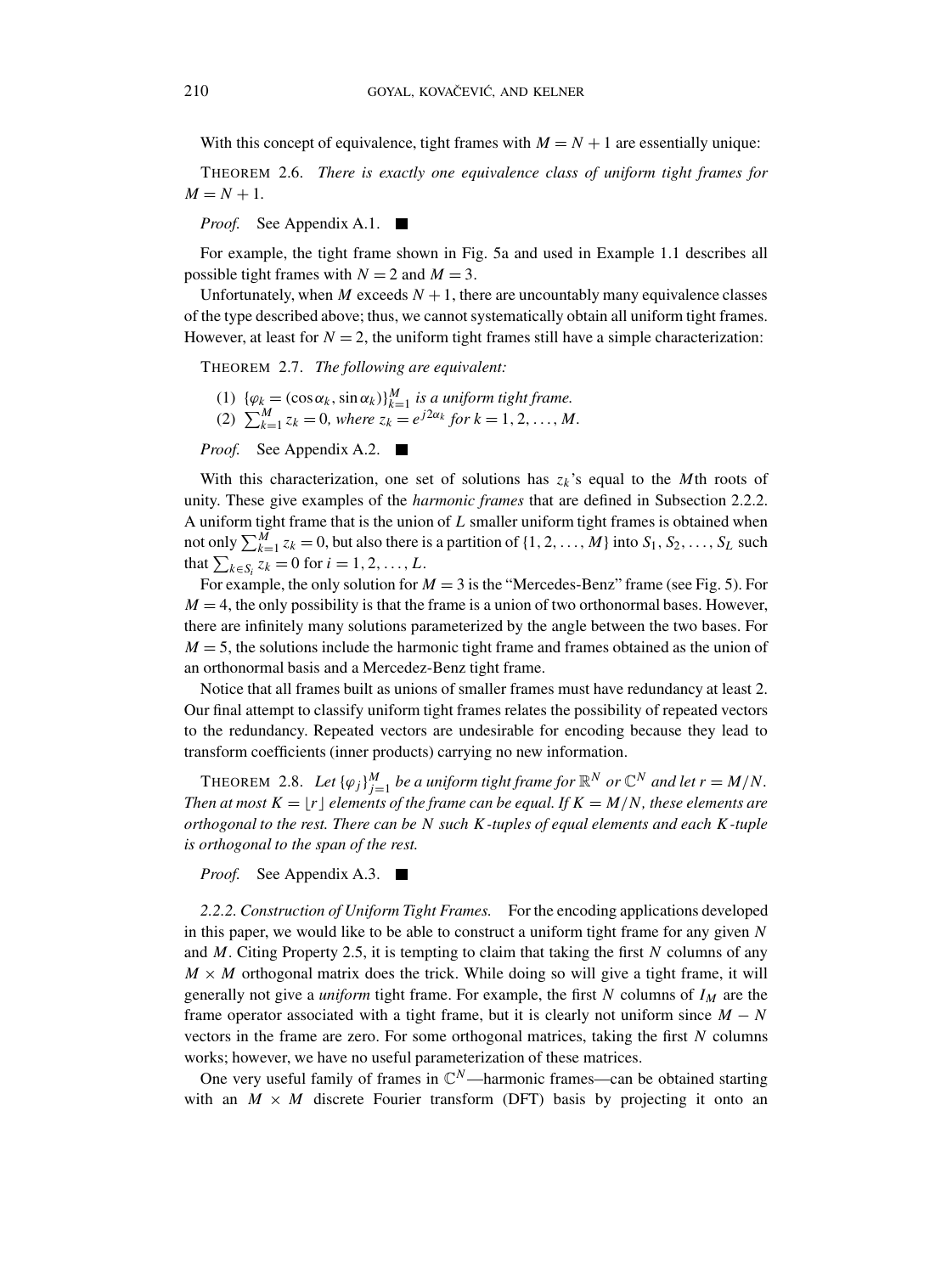*N*-dimensional space. This family is given by

$$
(\varphi_{k+1})_{i+1} = \frac{1}{\sqrt{N}} W_M^{ki}, \qquad i = 0, \dots, N-1, \ k = 0, \dots, M-1,
$$
 (8)

where  $W_M = e^{j2\pi/M}$  is the *M*th root of unity. Computing an expansion with this frame is like computing a DFT; it can be done with a fast Fourier transform-like algorithm, which can be a great savings over a general matrix multiplication.

Real harmonic tight frames can be defined similarly: if *N* is even, let

$$
\varphi_{k+1} = \sqrt{\frac{2}{N}} \left[ \cos \frac{k\pi}{M}, \cos \frac{3k\pi}{M}, \dots, \cos \frac{(N-1)k\pi}{M}, \right]
$$

$$
\sin \frac{k\pi}{M}, \sin \frac{3k\pi}{M}, \dots, \cos \frac{(N-1)k\pi}{M} \right]^T
$$
(9)

for  $k = 0, 1, \ldots, M - 1$ ; if *N* is odd, let

$$
\varphi_{k+1} = \sqrt{\frac{2}{N}} \left[ \frac{1}{\sqrt{2}}, \cos \frac{2k\pi}{M}, \cos \frac{4k\pi}{M}, \dots, \cos \frac{(N-1)k\pi}{M}, \sin \frac{2k\pi}{M}, \sin \frac{4k\pi}{M}, \dots, \cos \frac{(N-1)k\pi}{M} \right]^T
$$
(10)

for  $k = 0, 1, \ldots, M - 1$ . Exhibiting this specific family of tight frames gives the following application of Theorem 2.6:

COROLLARY 2.9. *Any uniform tight frame with*  $M = N + 1$  *is equivalent to a harmonic tight frame.*

Despite the difficulty of computing many distinct uniform tight frames, almost all uniform frames with high redundancy are approximately tight. More precisely, a sequence of random uniform frames with increasing redundancy will asymptotically approach a tight frame:

THEOREM 2.10 (Tightness of Random Frames [14]). *Let*  $\{\Phi_M\}_{M=N}^{\infty}$  *be a sequence of frames in* R*<sup>N</sup> such that M is generated by choosing M vectors independently with a uniform distribution on the unit sphere in*  $\mathbb{R}^N$ *. Let*  $F_M$  *be the frame operator associated with*  $\Phi_M$ *. Then, in the mean squared sense,* 

$$
\frac{1}{M}F_M^*F_M \to \frac{1}{N}I_N
$$
 elementwise as  $M \to \infty$ .

# *2.3. Reconstruction from Frame Coefficients*

The frame representation *y*, as applied in this paper, is a tool for communication of the information signal *x*; thus, the reconstruction or estimation of *x* from *y* is of fundamental interest.

One possibility is to use the *Moore–Penrose generalized inverse* or *pseudoinverse* of *F* [17],

$$
F^{\dagger} = (F^*F)^{-1}F^*,\tag{11}
$$

where the frame condition ensures that the inverse in (11) exists. It is easy to check that  $F^{\dagger}F = I_N$ , so  $F^{\dagger}(Fx) = x$  for all  $x \in \mathbb{R}^N$ . The pseudoinverse is not the only linear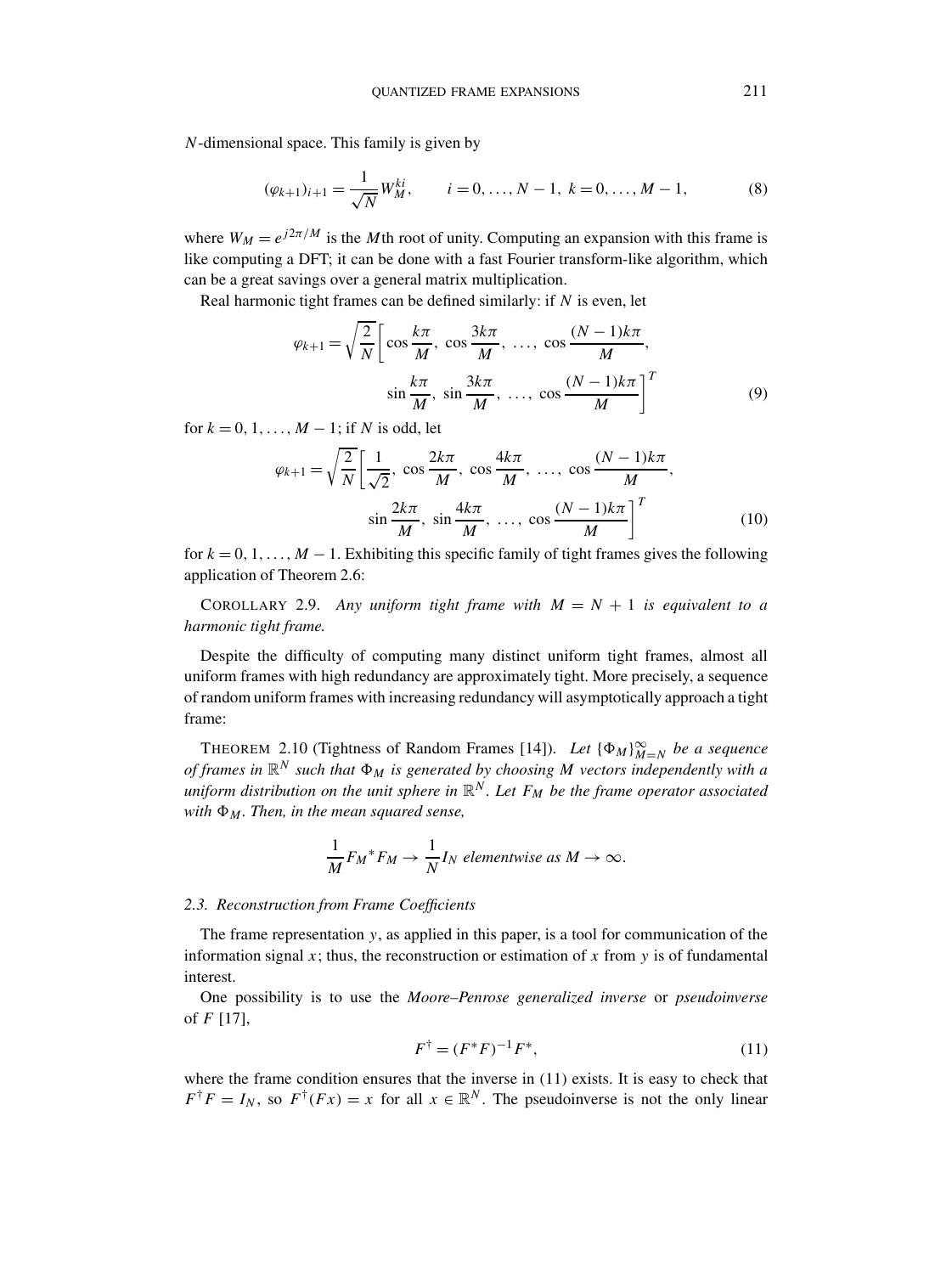reconstruction operator with this property. Suppose we wish to find all  $G \in \mathbb{R}^{N \times M}$  such that  $G(Fx) = x$  for all  $x \in \mathbb{R}^N$ . Since *Fx* lies in a particular *N*-dimensional subspace, it does not matter what *G* does to vectors orthogonal to this subspace; this gives many additional degrees of freedom. Denote the singular value decomposition of *F* by

$$
F = \underbrace{U}_{M \times M} \Sigma \underbrace{V^*}_{N \times N}, \quad \text{where } \Sigma = \begin{bmatrix} \text{diag}(\sigma_1, \sigma_2, \dots, \sigma_N) \\ 0_{(M-N) \times N} \end{bmatrix},
$$

and *U* and *V* are unitary. Then the pseudoinverse is given by

$$
F^{\dagger} = V^* \Sigma^{\dagger} U
$$
, where  $\Sigma^{\dagger} = [\text{diag}(\sigma_1^{-1}, \sigma_2^{-1}, \dots, \sigma_N^{-1}), 0_{N \times (M-N)}].$ 

However, with any  $W \in \mathbb{R}^{N \times (M-N)}$ ,

$$
G = V^*[\text{diag}(\sigma_1^{-1}, \sigma_2^{-1}, \dots, \sigma_N^{-1}), W]U
$$

satisfies  $GF = I_N$ . There is something special about the pseudoinverse, though: when  $y = Fx$  is not known exactly, it eliminates the influence of errors that are orthogonal to the range of *F*. Specifically, if instead of having access to  $y = Fx$  we have  $\hat{y} = y + \eta$ , then  $F^{\dagger}$  $\hat{y}$  will be equivalent to the reconstruction from the orthogonal projection of  $\hat{y}$  onto the range of *F*.

The pseudoinverse is precisely the transpose of the frame operator associated with the dual frame (7), that is,

$$
F^{\dagger} = \tilde{F}^*.
$$
 (12)

Thus reconstructing with the pseudoinverse is equivalent to using the frame expansion coefficients as weights in a linear combination of dual frame elements:

$$
x = F^{\dagger} F x = \tilde{F}^* F x = \sum_{k=1}^{M} \langle x, \varphi_k \rangle \tilde{\varphi}_k.
$$
 (13)

As in the previous matrix-oriented formulation, other reconstruction formulas are possible, but using the dual frame minimizes reconstruction errors; for details the reader is referred to [6, Sect. 3.2].

If *M* is much larger than *N*, computing the dual frame may be prohibitively expensive. An iterative procedure for approximating the dual frame while avoiding matrix inversion is given in [6, Sect. 3.2].

# **3. QUANTIZED FRAME EXPANSIONS**

*Quantization* is to approximate a signal varying continuously in amplitude by one whose amplitude is restricted to a prescribed set of discrete values. Since digital communication systems transmit only discrete values, any digital communication of continuous-valued information includes quantization. Introducing a quantization block gives us the system shown in Fig. 6 and brings us one step closer to the overall system depicted in Fig. 1.

To understand this and the following sections, it suffices to consider *uniform quantization*: rounding to the nearest multiple of a fixed quantization step size  $\Delta$ . When a vector is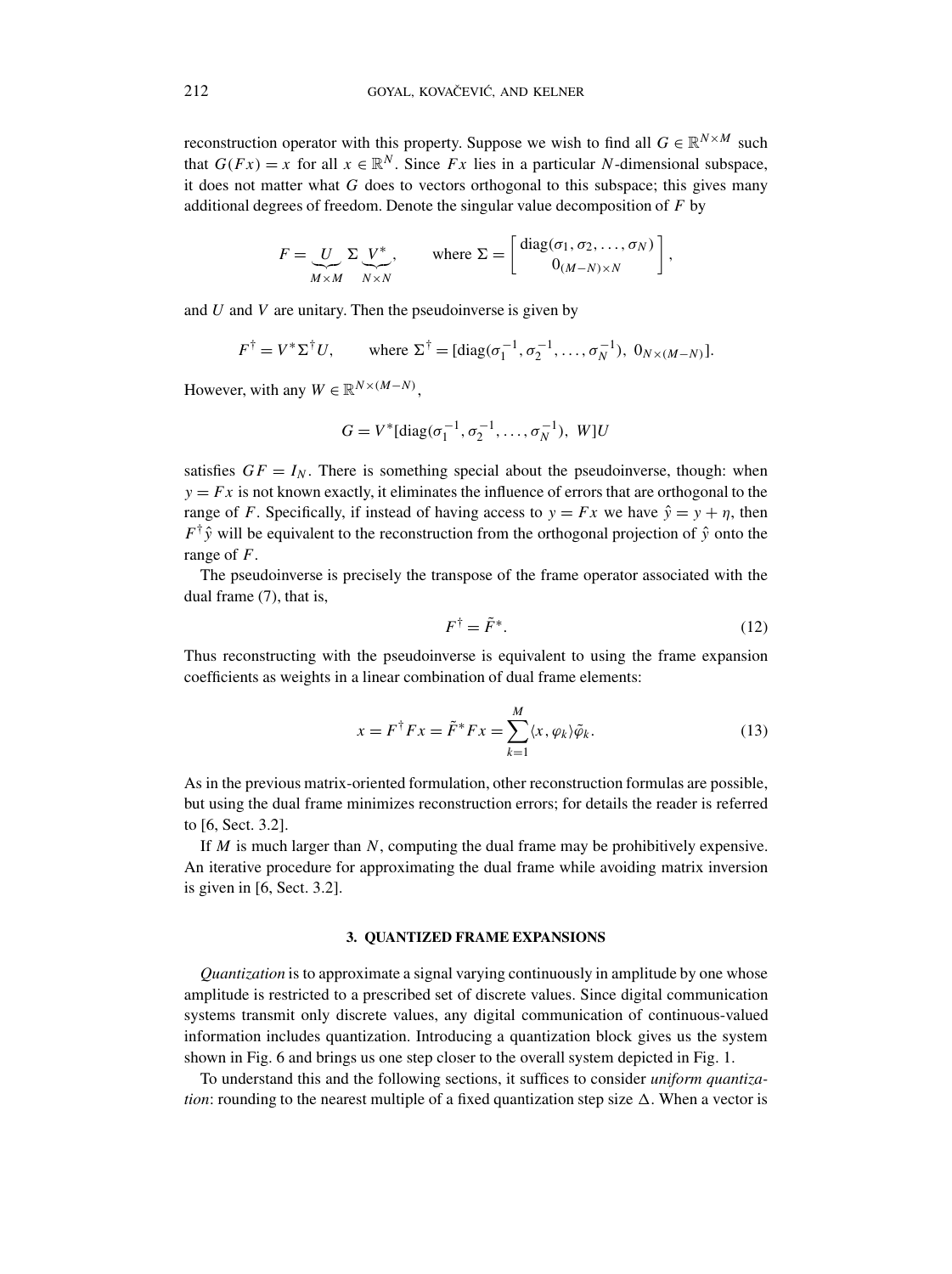

**FIG. 6.** Schematic representation of a quantized frame expansion with reconstruction.

quantized, the rounding is done separately for each component of the vector. Decreasing  $\Delta$  makes the quantized representation more accurate, but increases the amount of data that must be transmitted. The choice of  $\Delta$  is arbitrary; we will consider optimizing performance by varying the frame and the reconstruction method.

Here the details of quantization are unimportant because we make strong assumptions about the quantization error  $\hat{y} - y$ ; this is described in Subsection 3.1. For readers wishing to learn more about quantization, Gray and Neuhoff have written an excellent, comprehensive introduction to quantization with many historical details [15].

#### *3.1. Quantization Models*

One can always consider quantization to be the addition of a noise signal  $\eta = \hat{y} - y$ , but *η* is not just any noise. "Noise" connotes unpredictability and perhaps a mysterious origin; here the origin is not at all mysterious and the noise signal itself is usually a deterministic function of the input. Nevertheless, modeling quantization noise stochastically leads to tractable analyses and useful results.

The calculations in Subsections 3.2 and 4.2 are based on the following assumptions:

- (a) Each noise component  $\eta_i$  has mean zero and variance  $\sigma^2$ .
- (b) The noise components are uncorrelated; i.e.,  $\eta_i$  and  $\eta_j$  are uncorrelated for  $i \neq j$ .

These can be expressed as

$$
E[\eta_i] = 0 \quad \text{and} \quad E[\eta_i \eta_j] = \delta_{ij} \sigma^2 \quad \text{for all } i, j. \tag{14}
$$

In Subsection 3.3, assumption (a) is replaced by the following stronger assumption:

(a') Each noise component  $\eta_i$  is uniformly distributed on  $[-\Delta/2, \Delta/2]$ .

Assumption (a) follows from (a') with  $\sigma^2 = \Delta^2/12$ .

In typical deterministic quantization, these assumptions do not hold, but they may be approximately true. Consider uniform quantization of a random vector *x*. If the probability density of x is smooth and  $\Delta$  is small, then each marginal density can be well-approximated by a piecewise constant function that is constant on every interval  $((k - \frac{1}{2})\Delta, (k + \frac{1}{2})\Delta)$ ,  $k \in \mathbb{Z}$ . Under this approximate density, each noise component is uniformly distributed as in (a ). Furthermore, if a multidimensional analog of this holds for the density itself instead of marginals—assumption (b) also holds.

Note that despite the digression to justify the model, in subsequent analyses a stochastic model is used for the noise only—not for the source; all expectations are with respect to *η*. If the source is random, we must assume *η* is independent of *x*.

Assumptions (a ) and (b) are strictly accurate if *uniform subtractive dithered quantization* is used. Denote a uniform scalar quantizer (rounding operation) with step size  $\Delta$  by  $Q_{uniform, \Delta}$ . A subtractive dithered version is then defined by

$$
Q_{\text{dither},\Delta}(y) = Q_{\text{uniform},\Delta}(y+z) - z,
$$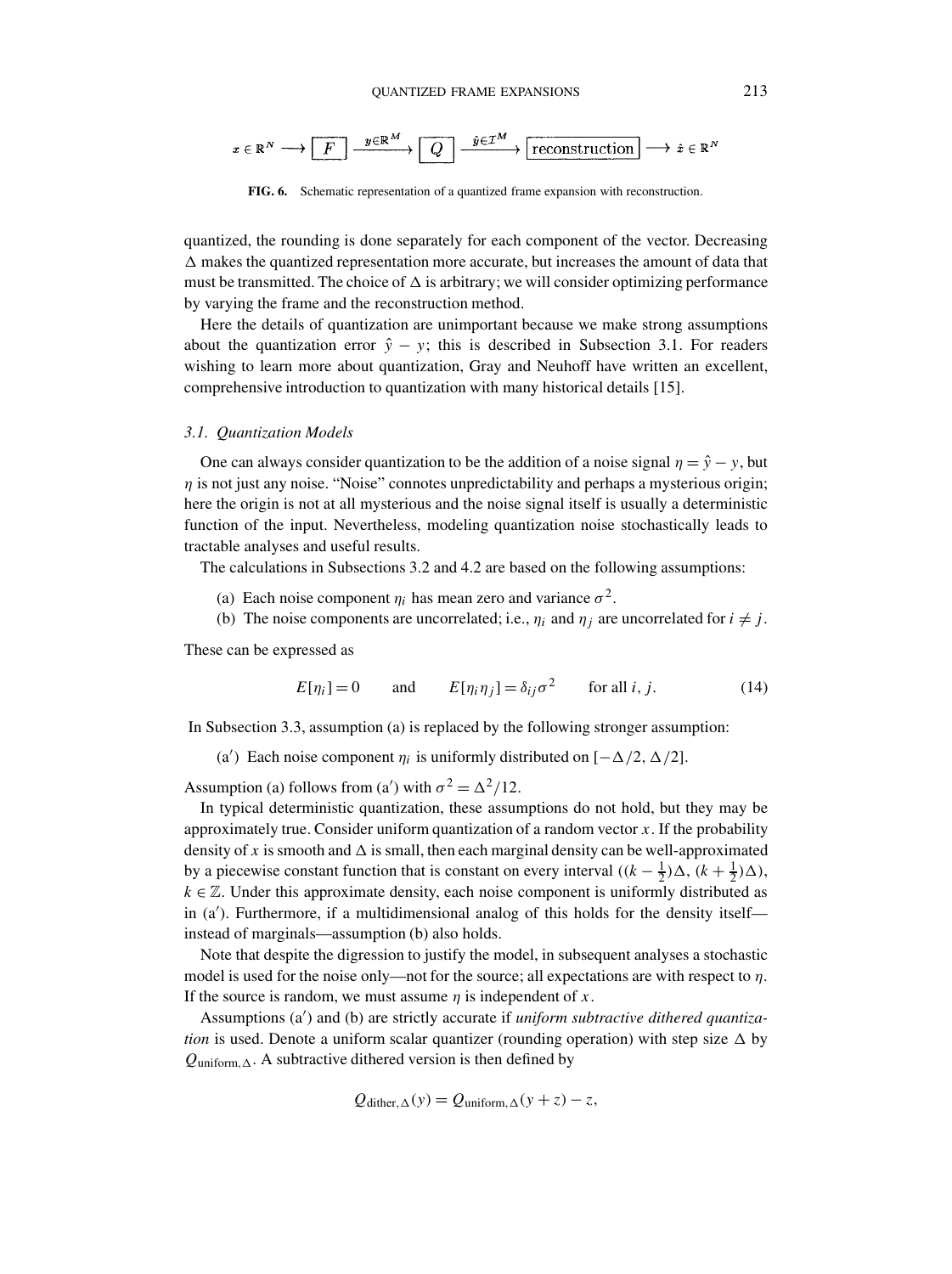where *z* is uniformly distributed on  $[\Delta/2, \Delta/2]^M$  and is generated independently each time the quantizer is applied. With this quantizer, assumptions  $(a')$  and  $(b)$  hold  $[16, 20]$ .<sup>4</sup> Since the output of  $Q_{\text{dither},\Delta}$  is not discrete, this quantizer can actually be used only if *z* is pseudorandom and known at the decoder. In this case  $Q_{uniform, \Delta}(y + z)$  is transmitted and the subtraction of  $z$  is done only at the decoder.

## *3.2. Linear Reconstruction*

In Subsection 2.3, we saw that there are linear operators that recover the original signal *x* from the frame expansion *y*. In this section we find the reconstruction error in using such a linear operator to reconstruct from the quantized representation  $\hat{y}$ , under the quantization noise model (14). We will find that given a frame, the dual frame operator should be used in reconstruction, and that among frames of any given dimension, tight frames are best.

Suppose we wish to approximate  $x \in \mathbb{R}^N$  given  $\hat{y} = Fx + \eta$ , where  $F \in \mathbb{R}^{M \times N}$  is a frame operator and  $\eta \in \mathbb{R}^M$  satisfies (14). With no further information about  $\eta$ , it makes sense to choose  $\hat{x}$  to minimize the residual  $||F\hat{x} - \hat{y}||_2$ . It is well known that the pseudoinverse provides the solution to this problem [17],

$$
\hat{x} = F^{\dagger} \hat{y},\tag{15}
$$

with  $F^{\dagger}$  as in (11). We refer to (15) as a *linear reconstruction* because a linear operator  $F^{\dagger}$ is used. This reconstruction is equivalent to the identity (13), except the exact expansion coefficients are replaced by noisy ones,

$$
\hat{x} = F^{\dagger} \hat{y} = F^{\dagger} (Fx + \eta) = \tilde{F}^*(Fx + \eta) = \sum_{k=1}^{M} (\langle x, \varphi_k \rangle + \eta_k) \tilde{\varphi}_k, \tag{16}
$$

where we used (12).

Let us now calculate the error of a linear reconstruction:

$$
x - \hat{x} = \sum_{k=1}^{M} \langle x, \varphi_k \rangle \tilde{\varphi}_k - \sum_{k=1}^{M} (\langle x, \varphi_k \rangle + \eta_k) \tilde{\varphi}_k = - \sum_{k=1}^{M} \eta_k \tilde{\varphi}_k.
$$

The expected squared- $\ell_2$  error per component (mean-squared error) is

$$
MSE = \frac{1}{N} E ||x - \hat{x}||^2 = \frac{1}{N} E \left\| \sum_{k=1}^{M} \eta_k \tilde{\varphi}_k \right\|^2
$$
  

$$
= \frac{1}{N} E \left[ \sum_{i=1}^{M} \sum_{k=1}^{M} \eta_i \eta_k \tilde{\varphi}_i^* \tilde{\varphi}_k \right] = \frac{1}{N} \sum_{i=1}^{M} \sum_{k=1}^{M} \delta_{ik} \sigma^2 \tilde{\varphi}_i^* \tilde{\varphi}_k
$$
(17)

$$
=\frac{1}{N}\sigma^2\sum_{k=1}^{M}\|\tilde{\varphi}_k\|^2,
$$
\n(18)

where (17) results from evaluating expectations using the model (14) for *η*. Further simplifications can be made using (7) and basic properties of the trace,

<sup>4</sup> Furthermore, the noise components are mutually independent and independent of *y*.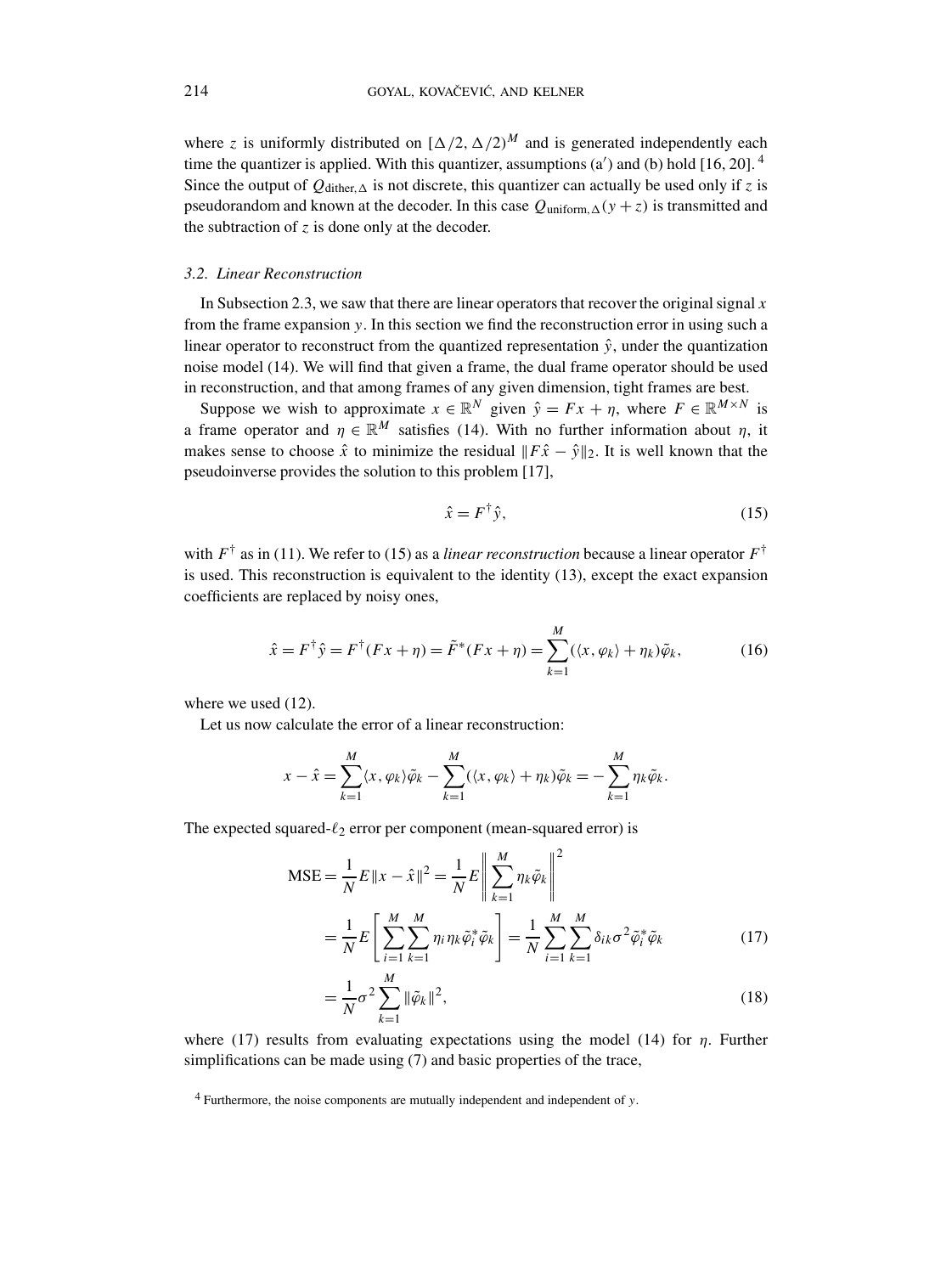$$
\begin{aligned} \text{MSE} &= \frac{1}{N} \sigma^2 \sum_{k=1}^M \|\tilde{\varphi}_k\|^2 = N^{-1} \sigma^2 \operatorname{tr}(\tilde{F}\tilde{F}^*) = N^{-1} \sigma^2 \operatorname{tr}((F^*F)^{-1}) \\ &= N^{-1} \sigma^2 \operatorname{tr}(V\Lambda^{-1}V^*) = N^{-1} \sigma^2 \operatorname{tr}(\Lambda^{-1}), \end{aligned}
$$

where  $F^*F = V\Lambda V^*$  is the spectral decomposition of  $F^*F$ . With the  $\{\lambda_i\}_{i=1}^N$  denoting the eigenvalues of  $F^*F$ , we have

$$
MSE = \frac{1}{N}\sigma^2 \sum_{i=1}^{N} \frac{1}{\lambda_i}.
$$
 (19)

The characterization of the MSE in terms of the spectrum of *F*∗*F* allows us to consider the choice of a frame to minimize the MSE, leading to the following theorem:

THEOREM 3.1. *When encoding with a uniform frame and decoding with linear reconstruction* (16)*, under the noise model* (14)*, the MSE is minimum if and only if the frame is tight.*

*Proof.* Recall that the sum of the eigenvalues of  $F$ <sup>∗</sup>*F* is constant and equal to *M* (Property 2.2). Thus, we are attempting to minimize the MSE given in (19) by the sum  $\sum_{i=1}^{M} \lambda_i^{-1}$  subject to the constraint that the sum of the  $\lambda_i$ 's is constant. This occurs when all of the eigenvalues are equal, which, in turn, is true if and only if the frame is tight.  $\blacksquare$ 

These computations and a couple of simple consequences are summarized by the following theorem:

THEOREM 3.2. *Consider linear reconstruction* (16) *with noise η satisfying* (14) *and define the mean-squared error* (MSE) *by*  $N^{-1}E||x - \hat{x}||^2$ . For any frame, the MSE is *given by* (19) *and satisfies*

$$
B^{-1}\sigma^2 \leq \text{MSE} \leq A^{-1}\sigma^2. \tag{20}
$$

*For a uniform frame,*

$$
\frac{N\sigma^2}{M} \leq \text{MSE} \leq A^{-1}\sigma^2. \tag{21}
$$

*For a uniform tight frame,*

$$
MSE = \frac{N}{M}\sigma^2 = r^{-1}\sigma^2.
$$
 (22)

*Proof.* See Appendix A.4. ■

*3.2.1. Gaussian Case.* In the beginning of this section, linear reconstruction was justified by the minimization of a residual. This merely intuitive appeal can be replaced by an optimality claim if the signal x and received vector  $\hat{y}$  are jointly Gaussian. This occurs if *x* and *η* are independent Gaussian vectors.

Denote an estimation function  $\hat{x} = R(\hat{y})$ . This estimator minimizes the mean-squared error  $E||x - \hat{x}||^2$  if it is the conditional expectation [22]:  $R(\hat{y}) = E[x|\hat{y}]$ . If *x* and  $\hat{y}$  are jointly Gaussian, the conditional expectation is a linear function [22]. Specifically, the best estimator is the dual frame reconstruction (16).

As the reader might suspect, the Gaussian case would not be singled out if linear reconstruction were more generally optimal. Since quantization error is almost always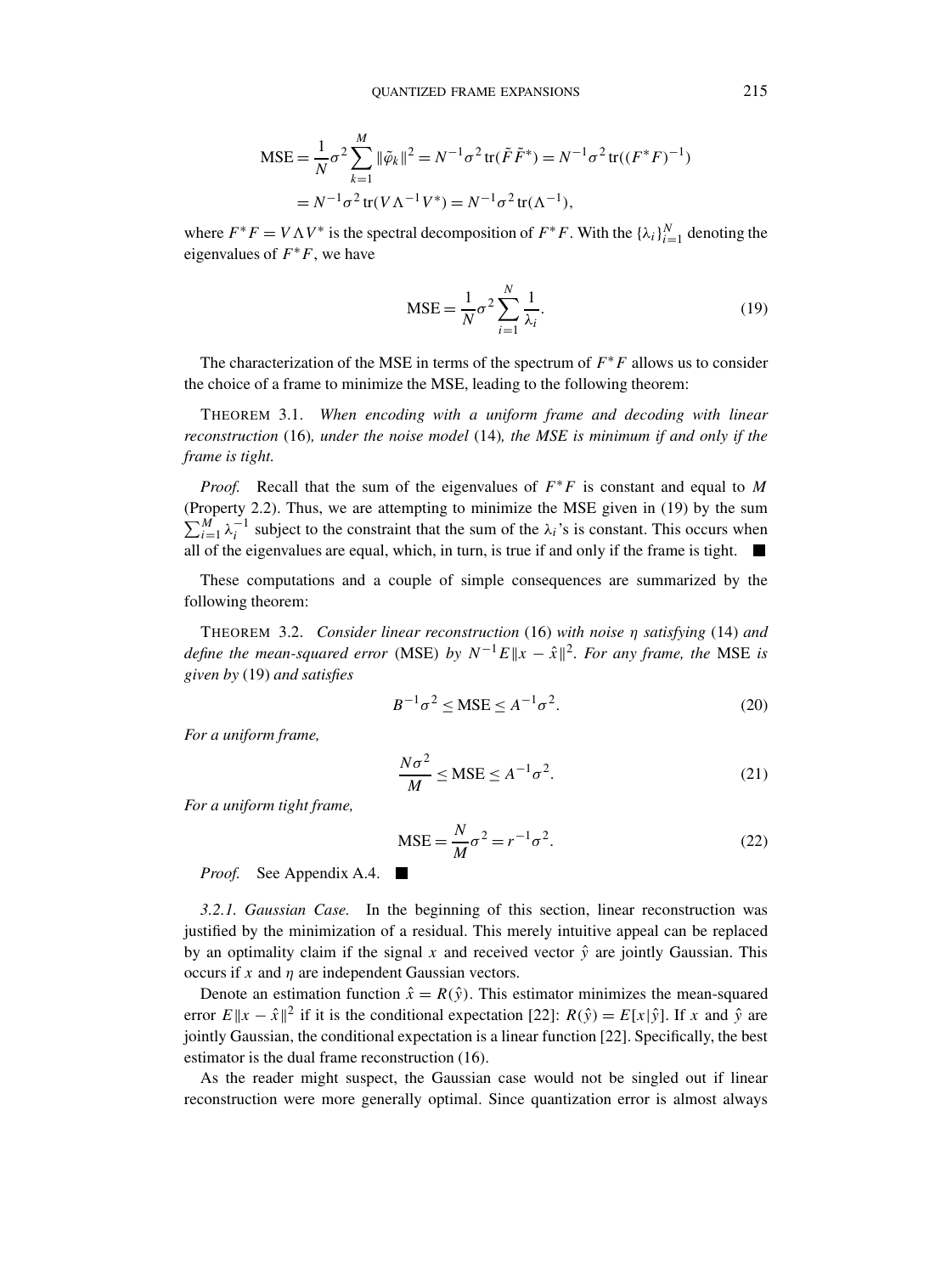far from Gaussian, *x* and  $\hat{y}$  are usually not jointly Gaussian, and we would be remiss to not mention ways to improve upon the performance of linear reconstruction. The next subsection discusses this.

## *3.3. Consistent Reconstruction*

*3.3.1. Deterministic Quantization.* A deterministic scalar quantizer is a partitioning of the real numbers into intervals along with a labeling of the intervals. Knowing a quantized value  $\hat{w} = Q(w)$  gives a hard constraint on the value of unknown scalar variable *w*; *w* must lie in the interval  $Q^{-1}(\hat{w})$ <sup>5</sup>. The quantized value of the vector of frame expansion coefficients  $\hat{y} = Q(y)$  gives *M* of these constraints, which can be written as

$$
\alpha_k \leq y_k < \beta_k, \qquad k = 1, 2, \ldots, M.
$$

Recalling that  $y_k = \langle x, \varphi_k \rangle$ , each of the 2*M* inequalities corresponds to an  $(N - 1)$ dimensional hyperplane that *x* must lie above or below. Together, these hyperplanes demarcate a convex *consistent set*. An estimate  $\hat{x}$  in the consistent set computed from  $\hat{y}$ is called a *consistent estimate* [25].

Consistent estimates can be obtained by alternating projections onto convex sets (POCS) [31] or by linear programming. Both of these techniques are described in [14]. An efficient algorithm that works for some frames and gives similar performance is given in [3].

When *F* is a frame and the quantization intervals are finite (the  $\alpha_k$ 's and  $\beta_k$ 's are finite), the consistent set is bounded. Intuitively, this boundedness means that we know more about the value of  $x$  than is revealed by a noise model like  $(14)$ , since the noise model allows unbounded *η*. This intuition is supported by various results from [4, 5, 14, 23, 25–27]. With a variety of analysis techniques and considering various families of frames, these papers establish that consistent reconstruction techniques give MSE that can be asymptotically approximated as  $cr^{-2}$ , where *c* is a constant that depends on the source and quantization and the redundancy *r* is approaching infinity. This is the best possible asymptotic decay of the MSE as a function of the redundancy, so consistency is a sufficient condition for performance within a constant factor of the best possible reconstruction algorithm.

Comparing  $cr^{-2}$  to the  $O(r^{-1})$  expression (22) suggests that using a consistent reconstruction algorithm can greatly reduce the MSE when the redundancy of the frame is high. This is indeed true, but naturally many caveats have been omitted to permit this simple comparison.

*3.3.2. Randomized Quantization.* With subtractive dithered quantization, assumption (a ) of Subsection 3.1 holds. As in case of deterministic quantization, there are hard bounds on the quantization error:

$$
\hat{y}_k - \frac{\Delta}{2} \le y_k < \hat{y}_k + \frac{\Delta}{2}, \qquad k = 1, 2, \dots, M.
$$

 $5 \frac{Q^{-1}(\hat{w})}{\hat{w}}$  is an interval for any *regular* quantizer [15]. This interval will usually have finite extent. If it is infinite at one end, subsequent references to "two hyperplanes" should be taken as a single hyperplane. The interval will be infinite at both ends only in the degenerate case of a zero-bit quantizer, which we implicitly disallow.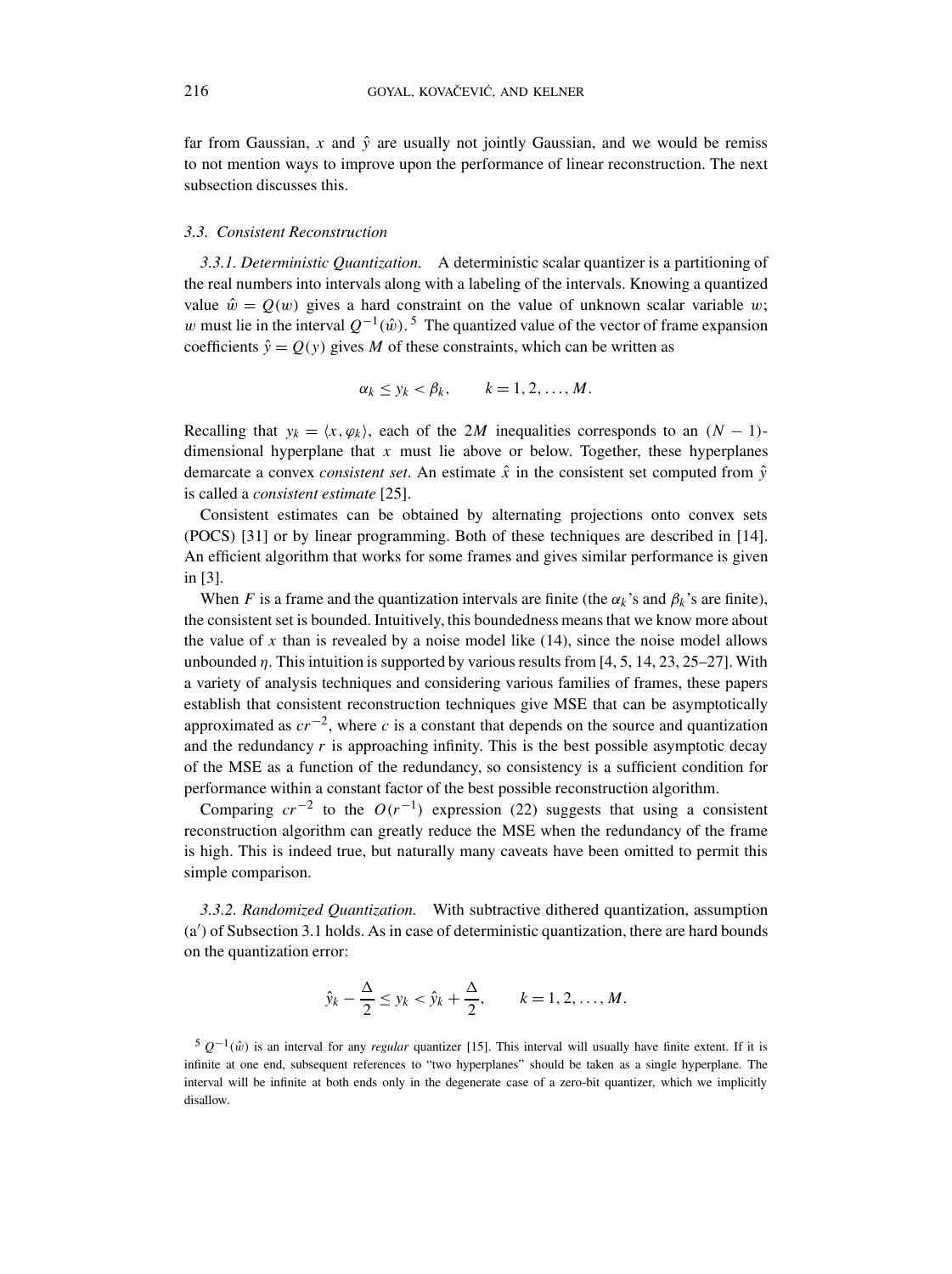Consistent reconstruction for this case is discussed in [23]. A simple recursive algorithm is given that attains optimal  $O(r^{-2})$  MSE. This is again within a constant factor of the performance of an optimal algorithm.

*3.3.3. Notes.* A disappointing aspect of the aforementioned *O(r*−2*)* MSE results for consistent reconstruction algorithms is that they do not indicate how to compute the constant factors in the MSE; thus, they provide no guidance on how to design the frame. Fortunately, (19) proves to be predictive of the performance of consistent reconstruction, with an additional multiplicative factor. This statement is made clear by Fig. 7.

Three MSE calculations were made for each of 500 random frames with  $N = 4$  and  $M = 32$ : the MSE predicted by (19), the average MSE of linear reconstruction (15) for 1000 random source vectors, and the average MSE of a consistent reconstruction algorithm based on linear programming for the same random source vectors. A quantization step size of  $\Delta = 1/10$  is used. The observed MSEs are plotted against the predicted MSE. For linear reconstruction, a line through the origin with unit slope fits the data very well; this reaffirms the MSE expression (19).

There are no theoretical results to indicate any relationship between the MSE (19) and the performance of consistent reconstruction. However, we find that a line through the origin with slope 0.607 provides a good fit to the data. While we have no analytical mechanism for determining the constant factor 0.607, we can infer that (19) provides a reasonable design criterion independent of the reconstruction method. For the remainder of the paper, we return to the noise model (14) and linear reconstruction (15).



**FIG. 7.** Results of experiment to assess the predictive value of (19). For each of 500 random frames with  $M = 32$  elements, 1000 random unit-norm source vectors in  $\mathbb{R}^4$  were expanded with the frame and quantized with  $\Delta = 1/10$ . The MSE of linear reconstruction (15) and a consistent reconstruction computed with a linear program are compared to the predicted MSE (19). The solid lines are linear fits. The experiment indicates that (19) is a useful design criterion even if consistent reconstruction is used.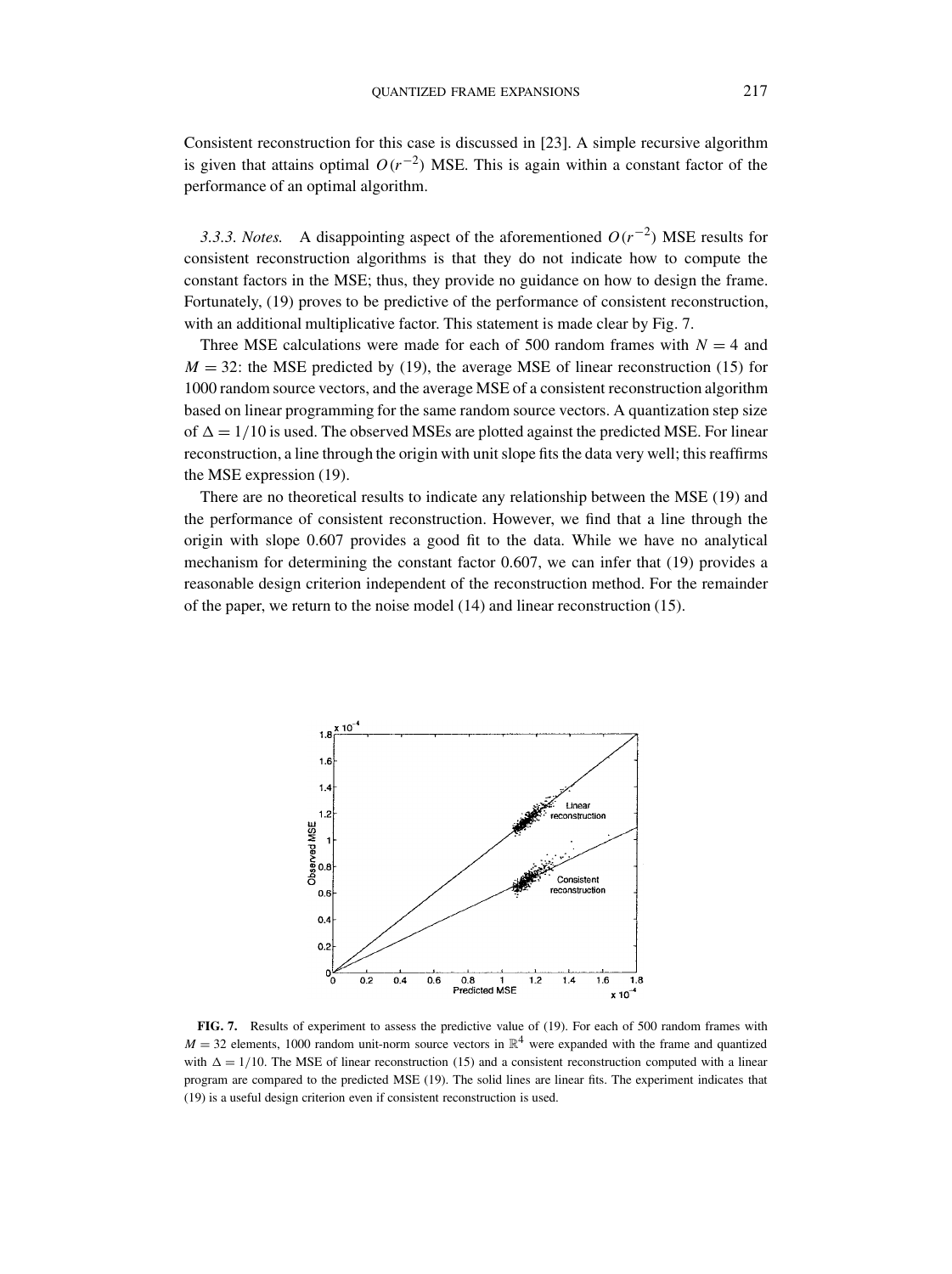

**FIG. 8.** The full system, as considered in Section 4. A signal expansion is computed with frame operator *F*. The expansion coefficients are quantized, which is modeled as the addition of a vector  $\eta$  satisfying (14). The deletion of some quantized expansion coefficients in the transmission is represented by operator *LE*. An estimate of the original vector is computed using the linear MMSE estimator.

## **4. INTRODUCING ERASURES**

We are now prepared to consider the overall system shown in Fig. 8. As in the previous section, the signal vector x is expanded with a quantized frame expansion to get  $\hat{y}$ . Now we introduce the transmission to the mix, which we abstract as the erasure of some components of  $\hat{y}$ . The received vector is denoted *z*. Quantization is indicated by the addition of the noise term  $\eta$ , which we assume satisfies (14). The signal is estimated using the linear reconstruction method of Subsection 3.2. With linear reconstruction, the MSE can be computed using the noise model without incorporating any information about the source.

Denote the index set of erasures by *E*; i.e.,  $\{\hat{y}_k\}_{k \in E}$  are lost. To the decoder it is as if a quantized frame expansion were computed with the frame  $\Phi_E = {\varphi_k}_{k \notin E}$ , assuming  $\Phi_E$  is a frame. (To emphasize properties that depend only on the number of erasures  $e = |E|$ , the notation  $\Phi_e$  is also used.) The effective frame operator is  $F_E = L_E F$ , where  $L_E$  captures the losses;  $L_E$  is the  $(M - e) \times M$  matrix obtained by deleting the *E*-numbered rows from an  $M \times M$  identity matrix.

For any particular set of erased components *E*, the results of Subsection 3.2 can be used to compute the MSE of the estimate  $\hat{x}$ —provided  $\Phi_E$  is a frame. Thus the first order of business is to study conditions on  $\Phi$  that maximize the number of erasures that can be withstood before  $\Phi_F$  fails to span  $\mathbb{R}^N$ ; this follows in Subsection 4.1. In Subsection 4.2 the effect of the erasures on the MSE is studied.

## *4.1. Effect of Erasures on the Structure of a Frame*

To effectively reconstruct after *e* erasures using the techniques described in Subsection 3.2 or 3.3, it is necessary that  $\Phi_E$  be a frame. If not, the dual frame linear reconstruction is not well-defined because the inverse in (6) does not exist. Moreover, hard bounds on the quantization error fail to give a bounded consistent set, so a consistent estimate may have very high error.<sup>6</sup>

After the deletion of several of the vectors, is what was originally a frame still a frame? Clearly the deletion of more than  $M - N$  vectors leaves too few to span the space. This applies to all frames and gives no insight into the selection of a good frame.

With a bad choice of a frame, the situation can be even worse. For example, for any *N* and *M* one can construct a frame such that there is a particular deletion that leaves a set that is no longer a frame; all it takes is for one vector to be orthogonal to all of the rest. Thus we can be left with much more than *N* elements, but still not have a frame. We obviously

<sup>&</sup>lt;sup>6</sup> Reconstruction when  $\Phi_E$  is not a frame is discussed in [13].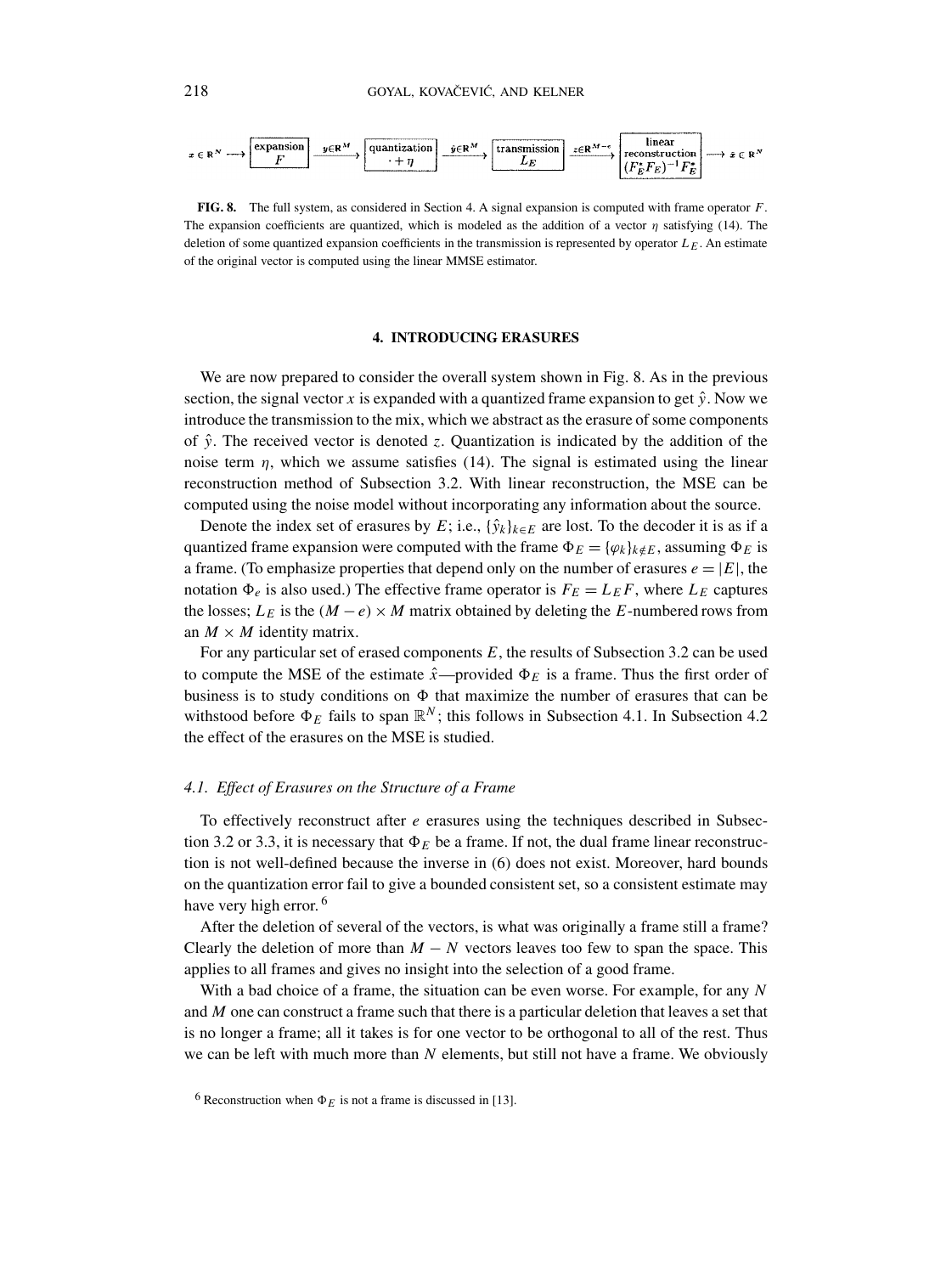want to avoid such situations to have robustness to as many combinations of erasures as possible.

Since uniform tight frames optimize robustness to quantization noise, as shown by Theorem 3.1, we might hope that they also have special properties with respect to erasures. Uniform tight frames do indeed have some special properties, but are not all created equal.

One erasure from a uniform tight frame with  $M > N$  cannot destroy the property of being a frame, as shown by the following theorem:

THEOREM 4.1. Let  $\Phi = {\varphi_k}_{k=1}^M \subset \mathbb{R}^N$  be a uniform tight frame, with  $M > N$ . For  $a_n y k$ ,  $\Phi_1 = \Phi_{k} = \Phi \backslash \varphi_k$  *is a frame.*  $\Phi_1$  *has a lower frame bound*  $A_1 = M/N - 1$  *and an upper frame bound*  $B_1 = M/N$ *.* 

*Proof.* See Appendix A.5. ■

Extending the proof given in Appendix A.5, it is easy to check that  $e$  erasures can decrease the lower frame bound of a uniform frame by at most *e*. Thus, *e* erasures will leave a frame when  $M/N > e$ . This is a far cry from being able to guarantee that  $M - N$ erasures leaves a basis for  $\mathbb{R}^N$ . In fact, even a uniform *tight* frame can fail to remain a frame after  $M - N$  erasures. An example is given by

$$
F = \begin{pmatrix} 0 & \sqrt{\frac{1}{3}} & \sqrt{\frac{1}{3}} \\ 0 & -\sqrt{\frac{1}{3}} & \sqrt{\frac{2}{3}} \\ 0 & 1 & 0 \\ \sqrt{\frac{5}{6}} & 0 & \sqrt{\frac{1}{6}} \\ -\sqrt{\frac{5}{6}} & 0 & \sqrt{\frac{1}{6}} \end{pmatrix}
$$

*.*

One can verify that the rows of *F* (the frame elements) have unit length and that the columns of  $F$  are orthogonal. Deleting the last two rows of  $F$  leaves a rank-deficient matrix; thus,  $\Phi_{\{4,5\}}$  is not a frame.

Though all uniform tight frames do not have the desirable property that  $\Phi_{M-N}$  is a frame, there do exist such frames for any *N* and *M*. We have not found a useful parameterization of these frames, but we can demonstrate their existence by proving that harmonic frames suffice.

THEOREM 4.2. Let  $\Phi = {\varphi_k}\}_{k=1}^M$  be a complex harmonic frame in  $\mathbb{C}^N$  given by (8) or *a real harmonic frame in* R*<sup>N</sup> given by* (9) *or* (10)*. Then any subset of N or more vectors from*  $\Phi$  *forms a frame, i.e.,*  $\Phi$ <sub>*M*−*N*</sub> *is a frame.* 

*Proof.* See Appendix A.6. ■

#### *4.2. Effect of Erasures on the MSE*

For the source-independent reconstruction techniques used in this paper,  $\Phi_E$  must be a frame. Since, as argued in the previous section, it is possible to find uniform frames  $\Phi$  such that  $\Phi_E$  is a frame for any erasures of up to  $M - N$  components, we assume such frames  $\Phi$  for the remainder of the paper. We ultimately want to design frames that give good MSE performance, for which the first step is to compute the effect of erasures on the MSE.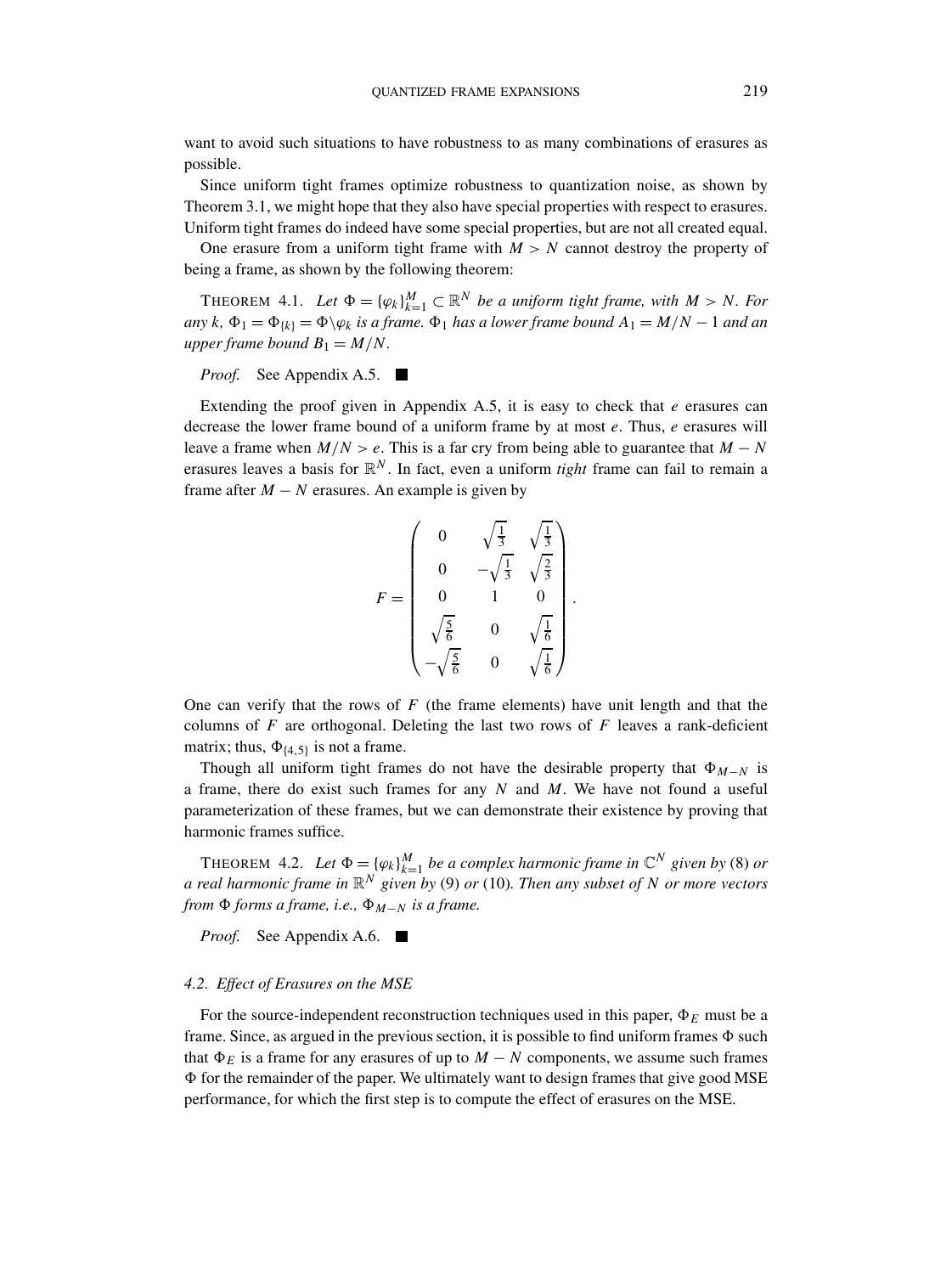Recall the quantization noise model (14) and linear reconstruction (16). The optimal reconstruction uses the dual  $\tilde{\Phi}_E$  of the frame  $\Phi_E$ , not the dual of the original frame  $\Phi$ . Denote the MSE with erasure set *E* by  $MSE<sub>F</sub>$ . Using the frame operator  $F<sub>E</sub> = L<sub>E</sub>F$ associated with  $\Phi_F$ , the MSE has been determined in (19),

$$
\text{MSE}_E = \frac{\sigma^2}{N} \sum_{i=1}^N \frac{1}{\lambda_i (F_E^* F_E)},\tag{23}
$$

where  $\{\lambda_i(F_E^*F_E)\}_{i=1}^N$  is the set of eigenvalues of  $F_E^*F_E$ . A useful equivalent form is

$$
MSE_E = N^{-1} \sigma^2 \operatorname{tr}((F_E^* F_E)^{-1}).
$$
\n(24)

Can the MSE be expressed simply in terms of the original frame? Better yet: Are there expressions that depend only on the number of erasures  $e = |E|$ ? Which frames minimize the average  $MSE<sub>E</sub>$  over different erasure patterns  $E$ , and which minimize the worst-case MSE*E*?

The best case scenario for  $MSE_E$  is clear:  $\Phi_E$  is a uniform frame with  $M - e$  elements so, by Theorem 3.1, the minimum MSE is  $(M - e)^{-1}N\sigma^2$ , attained if and only if  $\Phi_E$  is tight. It is certainly possible for  $\Phi_E$  to be tight, but for any original frame  $\Phi$ , few erasure patterns will leave a frame  $\Phi_E$  that is tight:

THEOREM 4.3. Let  $\Phi$  be a uniform frame in  $\mathbb{R}^N$  with  $N > 1$ , and let  $e \in \mathbb{Z}^+$ . It is not *possible for every*  $\Phi_E$  *with*  $|E| = e$  *to be tight.* 

*Proof.* See Appendix A.7. ■

Since all the  $\Phi_E$ 's are not tight, the average of MSE<sub>*E*</sub> (and, of course, the maximum) is greater than  $(M - e)^{-1}N\sigma^2$ .

We will address the problem of determining general expressions for MSE*<sup>E</sup>* only for *tight* frames; this appears in Subsection 4.2.2. First, we consider the effect of a single erasure. As shown in Subsection 4.2.1, the average and worst-case  $MSE<sub>1</sub>$  are minimized if and only if a tight frame is used. Combined with the zero-erasure optimality of tight frames, this provides further justification for the later focus on tight frames.

*4.2.1. MSE with One Erasure.* Rather then starting immediately with the general case, we first compute the MSE when there is one erasure from a *tight* frame. The calculations are simple with one erasure, and the MSE has a rather remarkable property that it depends not on the particular tight frame nor on the position of the erasures—just on the size of the frame.

Let  $\Phi$  be a uniform tight frame with  $M > N$ . Since the numbering of the frame elements is arbitrary, we can assume that the erased component is  $\langle x, \varphi_1 \rangle$ . Denote the frame operator associated with  $\Phi_{1} = \Phi \backslash \varphi_1$  by *F*<sub>1</sub>. By Theorem 4.1, we know that  $\Phi_{1}$  is a frame.

The MSE can be determined from the trace of  $(F_1^*F_1)^{-1}$ , which has a simple form. Since  $F^*F = \sum_{k=1}^M \varphi_k \varphi_k^* = (M/N)I_N$  and  $F_1^*F_1 = \sum_{k=2}^M \varphi_k \varphi_k^*$ ,

$$
F_1^* F_1 = \frac{M}{N} I_N - \varphi_1 \varphi_1^*.
$$
 (25)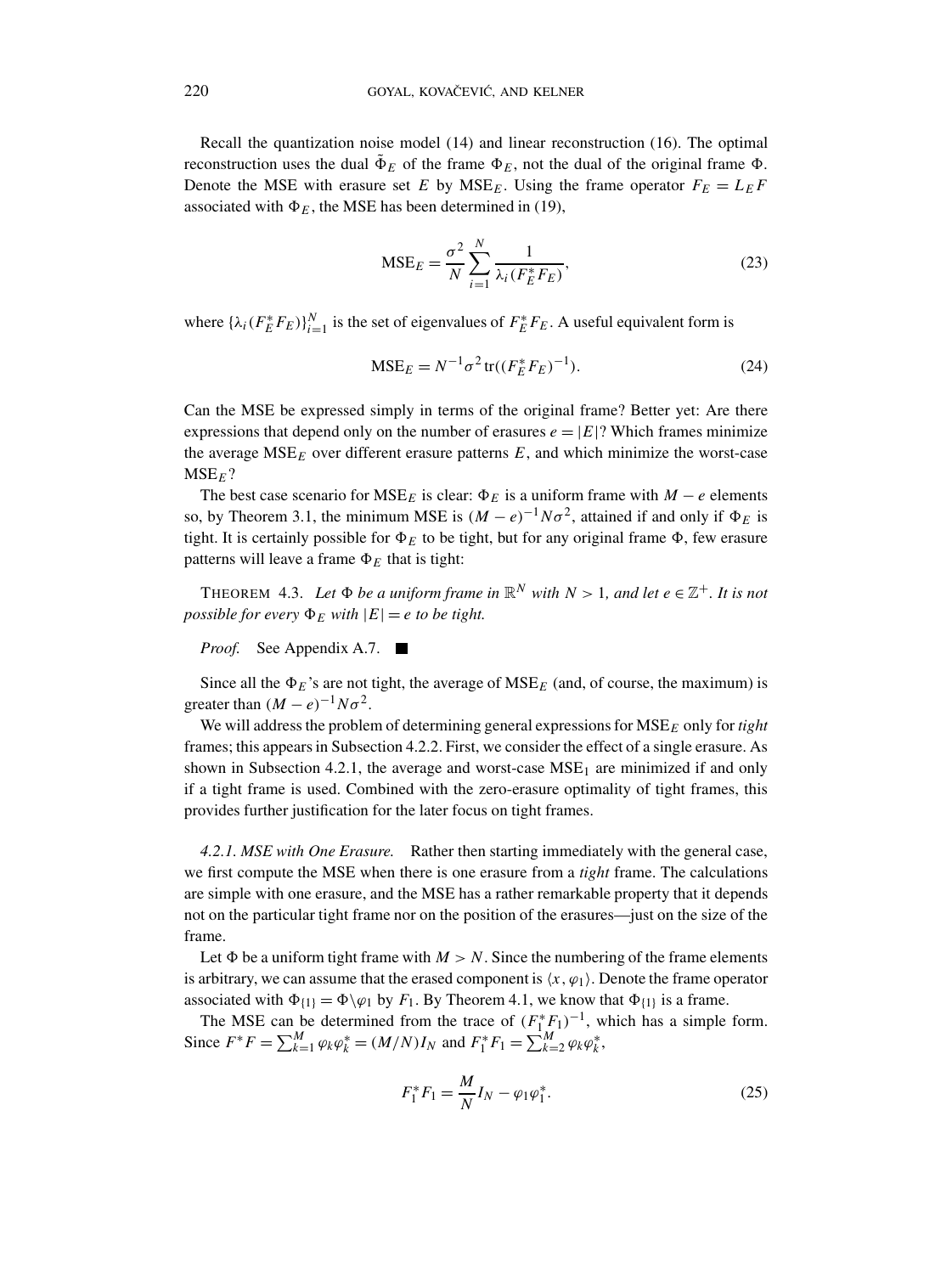The identity

$$
(A - BCD)^{-1} = A^{-1} + A^{-1}B(C^{-1} - DA^{-1}B)^{-1}DA^{-1}
$$
 (26)

yields

$$
(F_1^* F_1)^{-1} = \left(\frac{M}{N}I - \varphi_1 \varphi_1^*\right)^{-1} = \frac{N}{M}I + \frac{N^2}{M(M-N)}\varphi_1 \varphi_1^*.
$$

The trace is now easy to compute using linearity:

$$
\begin{split} \text{tr}(F_1^* F_1)^{-1} &= \text{tr}\bigg(\frac{N}{M}I + \frac{N^2}{M(M-N)}\varphi_1\varphi_1^*\bigg) \\ &= \frac{N}{M}\frac{\text{tr}(I_N)}{\frac{N}{N}} + \frac{N^2}{M(M-N)}\frac{\text{tr}(\varphi_1\varphi_1^*)}{\frac{N^2}{N}} = \frac{N^2}{M}\bigg(1 + \frac{1}{M-N}\bigg). \end{split}
$$

Substituting in (24) and comparing to (22) gives

$$
MSE_1 = \left(1 + \frac{1}{M - N}\right) \frac{N}{M} \sigma^2 = \left(1 + \frac{1}{M - N}\right) MSE_0.
$$
 (27)

This result is remarkably simple, both in its form and in its independence from  $\varphi_1$ .

Note that deleting one element from a uniform tight frame fails to leave a frame if and only if the original frame is a basis, i.e., the redundancy ratio is one. In this case  $M = N$ and (27) breaks down, but this should be expected because the analysis using the dual frame does not apply.

The MSE (27) obtained when the original frame is tight is both average-case and minimax optimal, formalized by the following theorem:

THEOREM 4.4. *Consider encoding with a uniform frame and decoding with linear reconstruction* (16)*, under noise model* (14)*. The MSE averaged over all possible erasures of one frame element,*

$$
\overline{\text{MSE}}_1 = \frac{1}{M} \sum_{k=1}^{M} \text{MSE}_{\{k\}},
$$

*is minimum if and only if the original frame is tight. Also, a tight frame minimizes the maximum distortion caused by one erasure*

$$
\max_{k=1,2,\ldots,M} \text{MSE}_{\{k\}}.
$$

*Proof.* See Appendix A.8. ■

EXAMPLE 4.1. Consider the uniform frames  $\Phi = {\{\varphi_k\}}_{k=1}^3$  and  $\Psi = {\{\psi_k\}}_{k=1}^3$  in  $\mathbb{R}^2$ given by

$$
\varphi_1 = \psi_1 = \begin{bmatrix} 1 \\ 0 \end{bmatrix}, \qquad \varphi_2 = \begin{bmatrix} -1/2 \\ \sqrt{3}/2 \end{bmatrix}, \qquad \varphi_3 = \begin{bmatrix} -1/2 \\ -\sqrt{3}/2 \end{bmatrix},
$$

$$
\psi_2 = \begin{bmatrix} 0 \\ 1 \end{bmatrix}, \qquad \psi_3 = \begin{bmatrix} \sqrt{2}/2 \\ \sqrt{2}/2 \end{bmatrix}.
$$

 $\Phi$  is the tight frame from Example 1.1 and  $\Psi$  is not tight.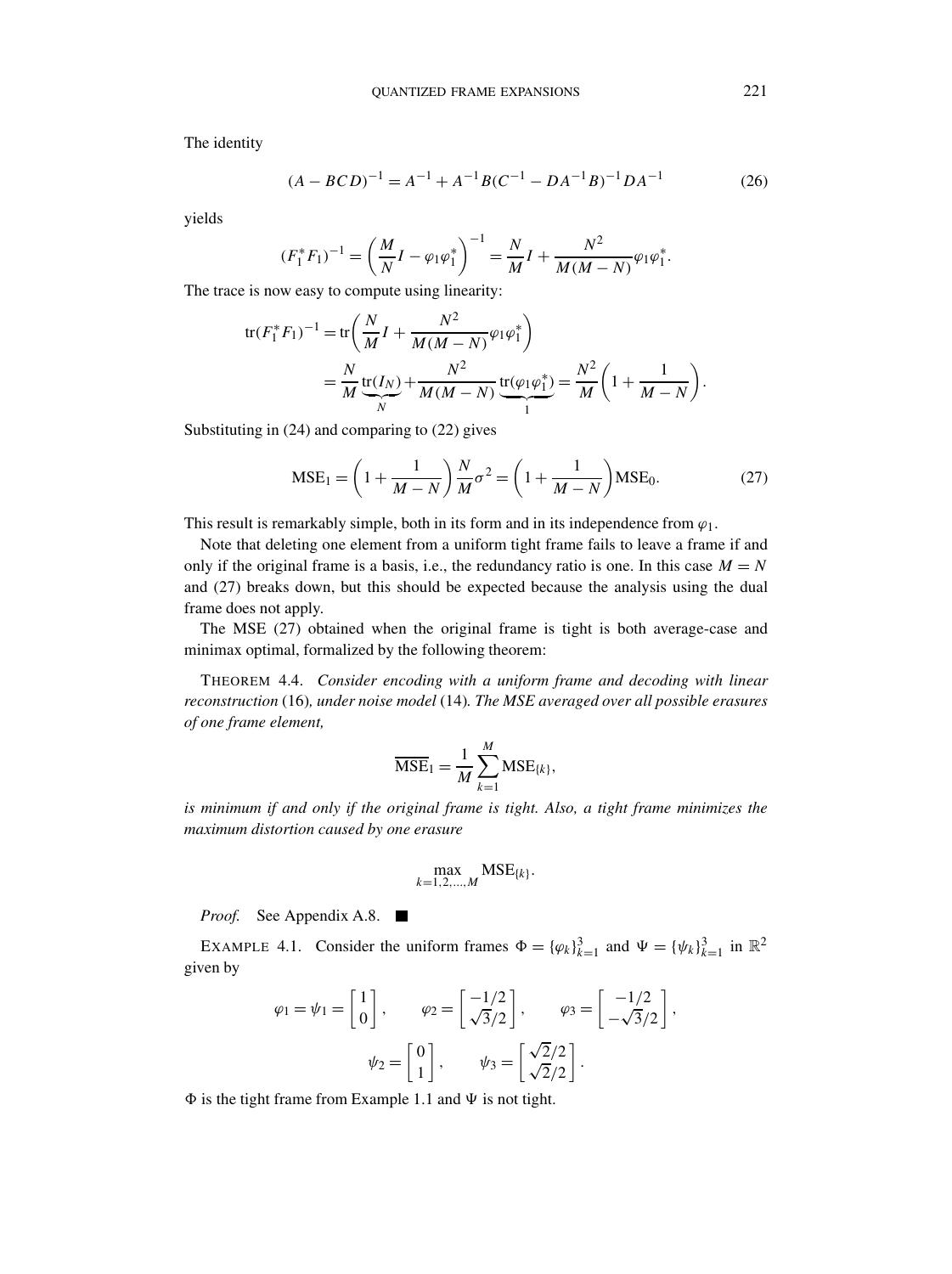Each single erasure from  $\Phi$  gives a nontight frame with  $\lambda(F_1^*F_1) = \{\frac{3}{2}, \frac{1}{2}\}\.$  The sum of the reciprocals of these eigenvalues is  $\frac{8}{3}$ .

The erasure of  $\psi_3$  from  $\Psi$  leaves a tight frame with  $\lambda(F_{\{3\}}^*F_{\{3\}}) = \{1, 1\}$ . The sum of reciprocals is 2, which is better than what was obtained for  $\Phi$ . However, the erasure of  $\psi_1$ or  $\psi_2$  is much worse. One can compute  $\lambda(F_{\{1\}}^*F_{\{1\}}) = \lambda(F_{\{2\}}^*F_{\{2\}}) = \{1 + \sqrt{\frac{1}{2}}, 1 - \sqrt{\frac{1}{2}}\}$ , so the sum of reciprocals is 4. One of the single-element erasure events is better for  $\Psi$ , but  $\Psi$ is worse in the average- and worst-case.

*4.2.2. MSE with e Erasures.* It is not possible to extend Theorem 4.4 to more than one erasure; e.g., all tight frames do not minimize the two-erasure MSE. However, because of the importance of tight frames in the zero- and one-erasure cases, we limit our attention to tight frames for the remainder of the paper. We now turn to the computation of the MSE when a tight frame is subject to an arbitrary number of erasures.

Consider that erasures have occurred at positions in the index set *E*. Assume that  $\Phi_E$  is a frame and denote the associated frame operator by *FE*. The MSE is now proportional to the trace of  $(F_E^*F_E)^{-1}$ . The matrix inversion is more difficult to compute because instead of having a rank-1 perturbation to a scaled identity as in (25), we have

$$
F_E^* F_E = \frac{M}{N} I_N - \varphi \varphi^*,
$$

where  $\varphi$  is an  $N \times e$  matrix with columns  $\{\varphi_k\}_{k \in E}$ .

Using (26) we can write

$$
(F_E^* F_E)^{-1} = \frac{N}{M} I_N + \frac{N}{M} I_N \varphi \left( I_e - \varphi^* \frac{N}{M} I_N \varphi \right)^{-1} \varphi^* \frac{N}{M} I_N
$$
  
=  $\frac{N}{M} I_N + \frac{N^2}{M^2} \varphi \left( I_e - \frac{N}{M} \varphi^* \varphi \right)^{-1} \varphi^*.$  (28)

This form is simpler because it involves the inverse of an  $e \times e$  matrix instead of an  $N \times N$ matrix. (With one erasure—as in Subsection 4.2.1—we are left with only a scalar to invert, so the ensuing analysis is very easy.) Employing a series expansion of the matrix inversion in (28),

$$
\left(I_e - \frac{N}{M}\varphi^*\varphi\right)^{-1} = \sum_{k=0}^{\infty} \left(\frac{N}{M}\varphi^*\varphi\right)^k,
$$

leads to the calculation

$$
\operatorname{tr}\left[\varphi\left(I_e - \frac{N}{M}\varphi^*\varphi\right)^{-1}\varphi^*\right] = \operatorname{tr}\left[\left(I_e - \frac{N}{M}\varphi^*\varphi\right)^{-1}\varphi^*\varphi\right]
$$

$$
= \operatorname{tr}\left[\sum_{k=0}^{\infty} \left(\frac{N}{M}\varphi^*\varphi\right)^k\varphi^*\varphi\right]
$$

$$
= \sum_{k=0}^{\infty} \left(\frac{N}{M}\right)^k \operatorname{tr}\left((\varphi^*\varphi)^{k+1}\right). \tag{29}
$$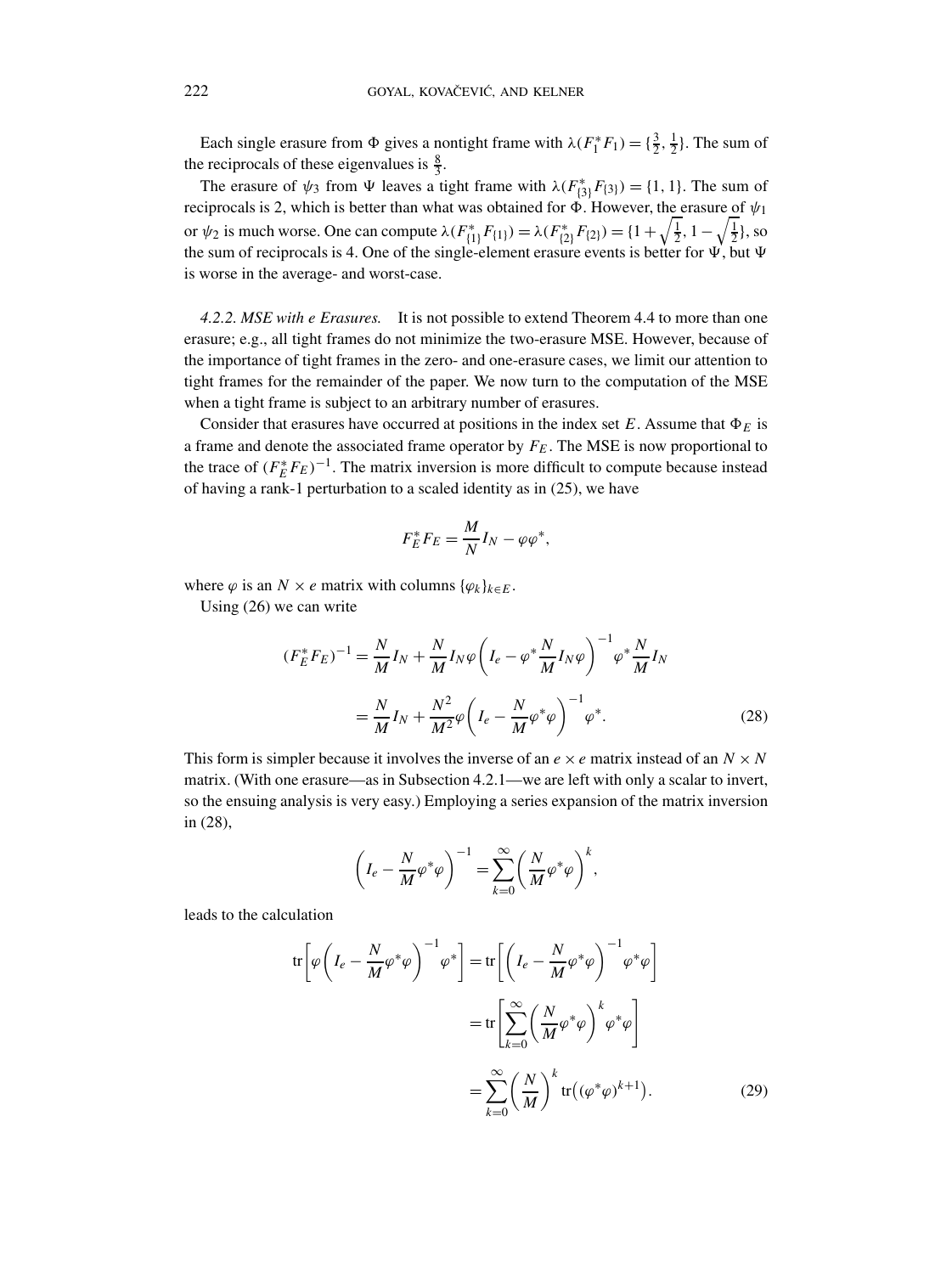Substituting (28) and (29) in (24) yields

$$
MSE_E = \frac{\sigma^2}{N} \left( \frac{N^2}{M} + \frac{N^2}{M^2} \sum_{k=0}^{\infty} \left( \frac{N}{M} \right)^k tr((\varphi^* \varphi)^{k+1}) \right)
$$
  

$$
= \frac{N \sigma^2}{M} \left( 1 + \frac{1}{M} \sum_{k=0}^{\infty} \left( \frac{N}{M} \right)^k tr((\varphi^* \varphi)^{k+1}) \right)
$$
  

$$
= \left( 1 + \frac{1}{M} \sum_{k=0}^{\infty} \left( \frac{N}{M} \right)^k tr((\varphi^* \varphi)^{k+1}) \right) MSE_0.
$$
 (30)

Note that with one erasure  $\varphi^* \varphi = 1$ ; the series in (30) is geometric and the MSE simplifies to (27). When there are more erasures, (30) simplifies not to a geometric series, but to a sum of geometric series.

Denote the eigenvalues of  $\varphi^*\varphi$  by  $\{\mu_i\}_{i=1}^e$ . Then  $\text{tr}(\varphi^*\varphi)^{k+1} = \sum_{i=1}^e \mu_i^{k+1}$ (see [17, p. 43]). Thus, the series in (30) becomes a sum of geometric series: <sup>7</sup>

$$
\sum_{k=0}^{\infty} \left(\frac{N}{M}\right)^k \text{tr}\left((\varphi^*\varphi)^{k+1}\right) = \sum_{k=0}^{\infty} \left(\frac{N}{M}\right)^k \sum_{i=1}^e \mu_i^{k+1} = \sum_{i=1}^e \mu_i \sum_{k=0}^{\infty} \left(\frac{N}{M}\mu_i\right)^k
$$

$$
= \sum_{i=1}^e \frac{\mu_i}{1 - (N/M)\mu_i}.
$$
(31)

Substituting (31) in (30) gives

$$
MSE_E = \left(1 + \sum_{i=1}^{e} \frac{\mu_i}{M - N\mu_i}\right) MSE_0.
$$
 (32)

#### *4.3. Frame Designs Issues*

We would like to use the results of Subsection 4.2 to deduce optimal frame designs. We have already found that any tight frame is optimal for zero or one erasure (see Theorems 3.1 and 4.4). For more than one erasure, computations are significantly simplified if the original frame is tight, so we have limited attention to this case.

How can we minimize the distortion with *e* erasures from a tight frame, as given in (32)? The expression (32) is similar to the zero-erasure expression (19) in that the sum can be written as  $\sum_{i=1}^{e} f(\mu_i)$  where  $f(\cdot)$  is convex and  $\sum_{i=1}^{e} \mu_i$  is constrained to a constant. <sup>8</sup> In this case,  $\sum_{i=1}^{e} \mu_i = \text{tr}(\varphi^* \varphi) = \text{tr}(\varphi \varphi^*) = e$ . The minimum of (32) is obtained when each  $\mu_i$  is equal to 1—provided this is feasible.

If  $e \leq N$ , it is indeed possible to have  $\mu_i = 1, i = 1, 2, \ldots, e$ . This occurs if and only if the erased vectors are pairwise orthogonal. Then  $\varphi^* \varphi = I_e$  and (32) gives

$$
MSEe orthogonal erasures = \left(1 + \frac{e}{M - N}\right)MSE0.
$$

<sup>7</sup> Whenever  $\Phi_E$  is a frame, the common ratio  $|(N/M)\mu_i|$  is less than 1 and the last equality holds; a proof is given in Appendix A.9.

<sup>8</sup> See also the proof of Theorem 4.4 in Appendix A.8 for another analogous minimization.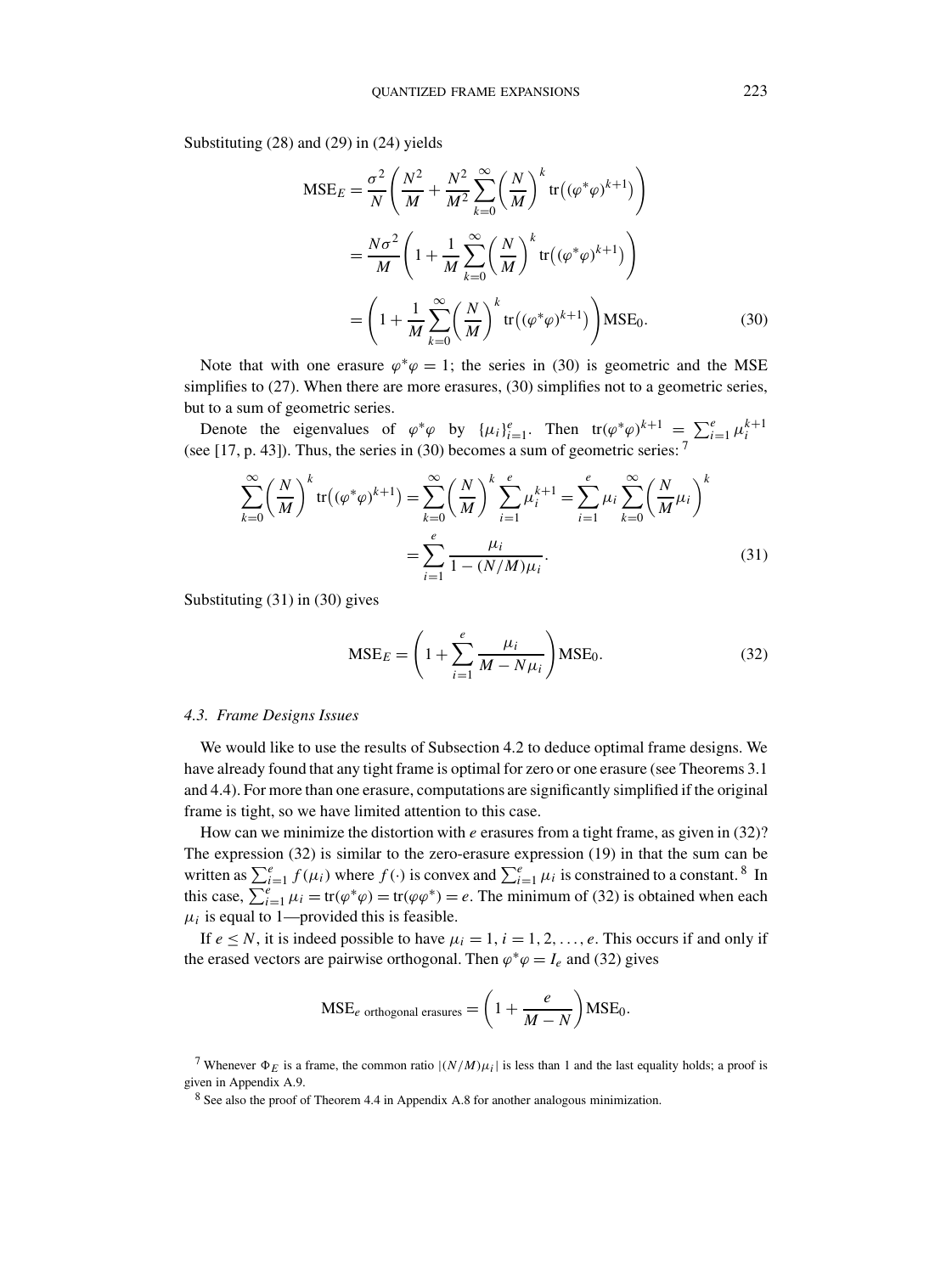If  $e > N$ , it is not possible to have *e* eigenvalues equal to 1 because there will be at most *N* nonzero eigenvalues. Denoting the nonzero eigenvalues  $\{\mu_i\}_{i=1}^N$ ,

$$
MSE_E = \left(1 + \sum_{i=1}^{N} \frac{\mu_i}{M - N\mu_i}\right) MSE_0.
$$

This MSE is minimized when  $\mu_i = e/N$ ,  $i = 1, 2, ..., N$ , which occurs when the *erased elements* form a tight frame. <sup>9</sup>

When arbitrary erasure events (subsets  $E \subset \{1, 2, ..., M\}$ ) are allowed, it is not possible to design a frame that will always achieve the minimum MSE (see Theorem 4.3). However, the packetization may be designed so that all erasure patterns are not possible, in which case optimal performance (minimum MSE distortion given the number of received coefficients) is possible. Specifically, if each packet contains coefficients corresponding to a tight frame, then—since the union of tight frames is a tight frame—any set of received packets gives the minimum MSE possible for that number of received coefficients. This solution requires each packet to carry at least *N* coefficients.

EXAMPLE 4.2. Suppose we wish to design a uniform frame with  $N = 3$  and  $M = 7$  for the situation in which  $\{\hat{y}_k\}_{k=1}^3$  is sent in Packet 1 and  $\{\hat{y}_k\}_{k=4}^7$  is sent in Packet 2. Because each packet carries at least *N* components, the design is very easy. One can choose  $\{\varphi_k\}_{k=1}^3$ to be *any* orthonormal basis and  $\{\varphi_k\}_{k=4}^7$  to be *any* uniform tight frame. Then whether Packet 1, Packet 2, or both are received, the effective frame is tight and the MSE is as low as possible for the number of received components.

EXAMPLE 4.3. Again with  $N = 3$  and  $M = 7$ , suppose the packetization has  $\{\hat{y}_k\}_{k=1}^3$ ,  ${\hat{y}_k}_{k=4}^5$ , and  ${\hat{y}_k}_{k=6}^7$  in Packets 1, 2, and 3, respectively. The theory developed here indicates that  ${\varphi_k}_{k=1}^3$  should be an orthonormal basis and that we should have  $\varphi_4 \perp \varphi_5$ and  $\varphi_6\perp\varphi_7$ . The remaining degrees of freedom affect the performance, but can only be resolved with a numerical optimization. The result of the optimization depends on the weights (relative importance) assigned to each possible combination of received packets.

Theorem 2.10 indicates that asymptotically as  $M \to \infty$ , optimal performance is possible for any small erasure event, independent of the packetization. Suppose a frame is generated with *M* unit vectors selected independently according to a uniform distribution, with *M* large. If after *e* erasures  $M - e$  is large, the remaining frame is approximately tight, so the MSE is nearly minimum.

## **5. CONCLUDING COMMENTS**

This paper has demonstrated a new application for frame expansions: providing robustness to losses in packet-based network communication. Only finite-dimensional frames have been considered. This is consistent with the intended application, where each packet carries a finite amount of data, as outlined in Example 1.1. However, when the

<sup>&</sup>lt;sup>9</sup> If the original frame and the erased elements are both tight frames, the remaining elements are also a tight frame. This is the optimality condition mentioned at the beginning of Subsection 4.2.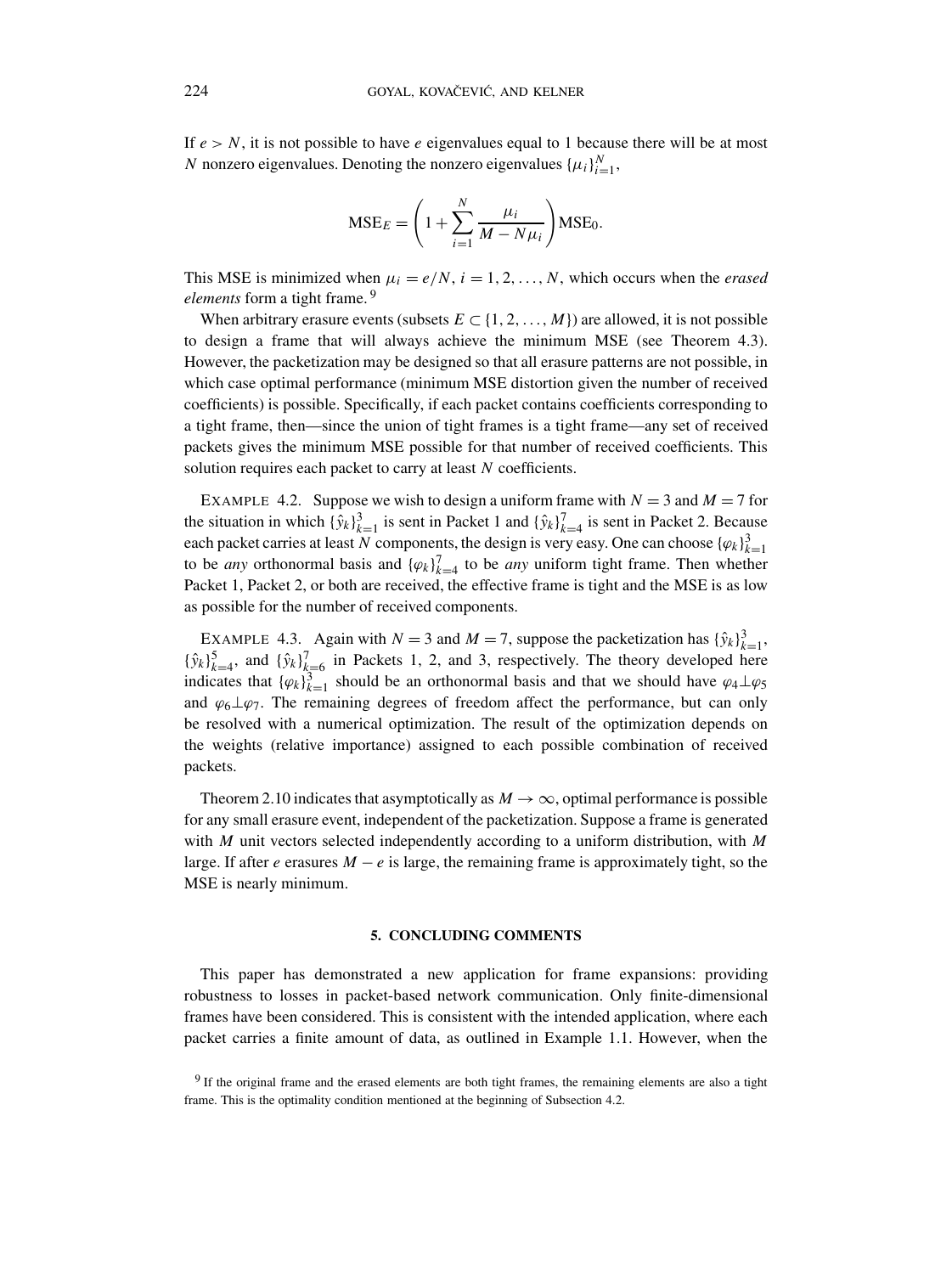dimension of a data set is large (but still finite), it is a practical necessity to use structured signal expansions.

As noted earlier, real and complex harmonic frames are available for any size and dimension. Expansions with respect to these frames can be computed efficiently with FFT-like algorithms. Just as discrete wavelet transforms (DWTs) asymptotically require less operations than discrete Fourier transforms, oversampled filter banks provide efficient implementations of frame expansions [29]. More importantly, one can expect that these expansions would have advantages over Fourier techniques for many types of practical signals [8]. In particular, wavelet and wavelet-like bases have proven very effective in image compression.

Given the machinery of the DWT and its implementation through iterated filter banks, a simple way to obtain a frame expansion is to remove all the downsampling. However, such undecimated DWTs have large redundancies; an *N* sample vector is expanded to *N* log*L* samples for a depth-*L* tree. Design techniques for wavelet frames with lower redundancy, especially redundancy 2, have received recent attention [9, 18, 24]. The applicability of these techniques to multiple description coding is studied in [9]. Numerical optimization of finite-dimensional frames for multiple description coding was considered in [21]. We continue to investigate the analytical design of good frames for small redundancies *M/N*.

#### **APPENDIX**

#### *A.1. Proof of Theorem 2.6*

Let *F* be the operator associated with a uniform tight frame, with  $M = N + 1$ . We will show that the tightness condition and normalization make *F* essentially unique, i.e., unique up to the equivalence relation described in the text.

By Property 2.5, *F* consists of the first *N* columns of a scaled  $M \times M$  orthogonal matrix  $\overline{F}$ . The normalization of each row of  $\overline{F}$  to  $\sqrt{M/N}$  implies that

$$
\sum_{j=1}^{N+1} \overline{F}_{ij}^2 = \frac{N+1}{N}, \qquad \text{for } i = 1, 2, ..., N+1.
$$
 (A.1)

Furthermore, since our tight frame is normalized so that  $\|\varphi_k\| = 1, k = 1, \ldots, N + 1$ , we have that

$$
\sum_{j=1}^{N} \overline{F}_{ij}^{2} = 1, \quad \text{for } i = 1, 2, ..., N+1.
$$
 (A.2)

Subtracting (A.2) from (A.1) gives

$$
\overline{F}_{i,N+1}^{2} = \frac{1}{N}, \qquad \text{for } i = 1, 2, ..., N+1,
$$
 (A.3)

that is, the last column of  $\overline{F}$  is  $(\pm N^{-1/2}, \pm N^{-1/2}, \ldots, \pm N^{-1/2})$  for some choice of signs. From this it follows that the span of the first *N* columns is the orthogonal complement of the vector  $\sigma = (\pm 1, \pm 1, \ldots, \pm 1)$  for some choice of signs.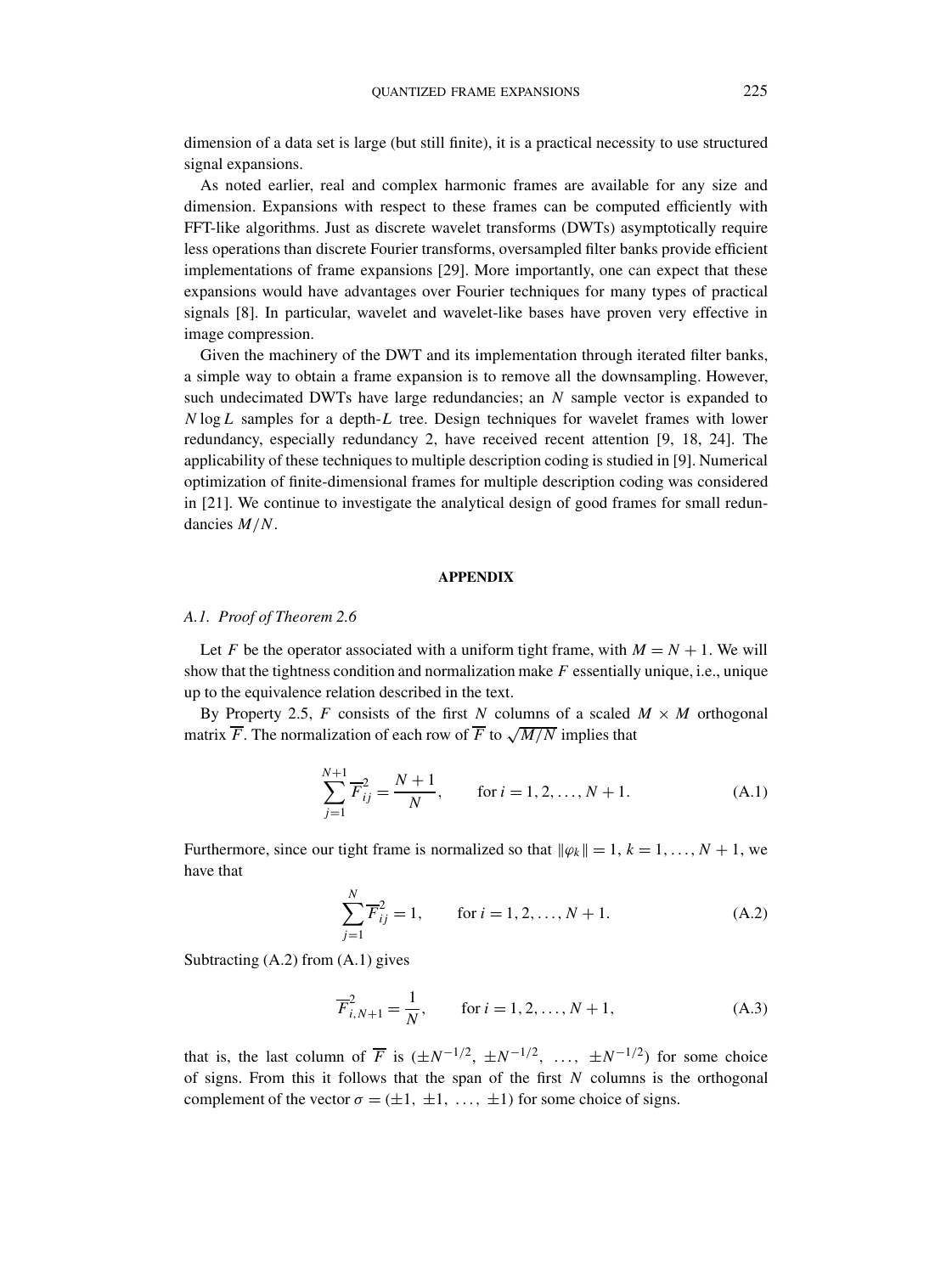Any given choice of signs in  $\sigma$  determines an *N*-dimensional subspace. Since *orthonormal bases* for a subspace are unitarily equivalent, the possible tight frames corresponding to a single choice of  $\sigma$  are in the same equivalence class. Flipping a sign in  $\sigma$  reflects the subspace, and hence also yields tight frames in the same equivalence class. Thus, we have shown that all uniform tight frames belong to the same equivalence class. The existence of harmonic frames establishes that the class is nonempty.

## *A.2. Proof of Theorem 2.7*

Form the frame operator matrix

$$
F = \begin{bmatrix} \cos \alpha_1 & \sin \alpha_1 \\ \cos \alpha_2 & \sin \alpha_2 \\ \vdots & \vdots \\ \cos \alpha_M & \sin \alpha_M \end{bmatrix} .
$$
 (A.4)

For the frame to be tight is to have  $F^*F = (M/2)I_2$ , which leads to

$$
\sum_{k=1}^{M} (\cos \alpha_k)^2 = \frac{M}{2},
$$
\n(A.5)

$$
\sum_{k=1}^{M} (\sin \alpha_k)^2 = \frac{M}{2},
$$
\n(A.6)

$$
\sum_{k=1}^{M} \cos \alpha_k \sin \alpha_k = 0.
$$
 (A.7)

Subtracting (A.6) from (A.5) gives

$$
\sum_{k=1}^{M} \cos 2\alpha_k = 0,
$$
\n(A.8)

while multiplying (A.7) by 2 yields

$$
\sum_{k=1}^{M} \sin 2\alpha_k = 0.
$$
\n(A.9)

Finally, adding (A.8) to *j* times (A.9) gives

$$
\sum_{k=1}^{M} z_k = 0, \qquad \text{where } z_k = e^{j2\alpha_k}.
$$
 (A.10)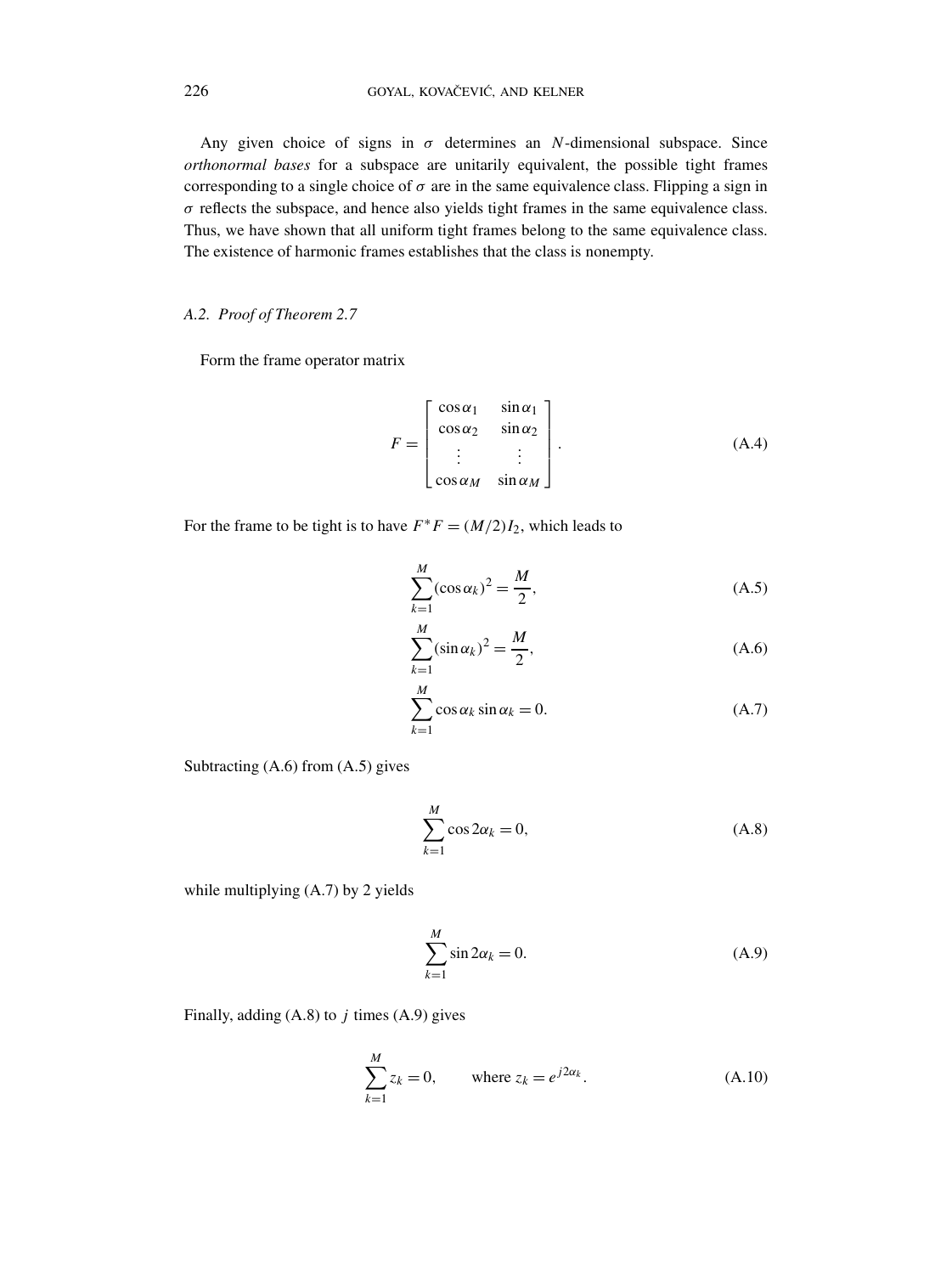## *A.3. Proof of Theorem 2.8*

Suppose the hypothesis is not true, that is, there are  $(K + 1)$  elements which are equal,  $\varphi_1 = \varphi_2 = \cdots = \varphi_{K+1}$ . For any frame

$$
F^*F = \sum_{k=1}^M \varphi_k \varphi_k^*,\tag{A.11}
$$

while for a uniform tight frame

$$
F^*F = A I_N = (M/N)I_N.
$$
\n(A.12)

Thus, using (A.12),

$$
\varphi_1^* F^* F \varphi_1 = A \varphi_1^* \varphi_1 = A ||\varphi_1||^2.
$$
 (A.13)

On the other hand, using (A.11),

$$
\varphi_1^* F^* F \varphi_1 = \varphi_1^* \left( \sum_{i=1}^M \varphi_i \varphi_i^* \right) \varphi_1 = (K+1) \|\varphi_i\|^4 + \sum_{i=K+2}^M |\varphi_1^* \varphi_i|^2 \tag{A.14}
$$
  
 
$$
\ge (K+1) \|\varphi_1\|^4. \tag{A.15}
$$

Equating (A.13) and (A.15) implies that

$$
A\|\varphi_1\|^2 - (K+1)\|\varphi_1\|^4 \ge 0.
$$

Since  $A = M/N$  and  $\|\varphi_1\| = 1$ , this implies

$$
\frac{M}{N} \ge \left\lfloor \frac{M}{N} \right\rfloor + 1,\tag{A.16}
$$

which is a contradiction.

Assuming now that *K* elements are equal and  $K = M/N$ , repeat the above derivation of  $(A.14)$  with *K* replacing  $(K + 1)$ . This leads to

$$
\frac{M}{N} \|\varphi_1\|^4 + \sum_{i=K+1}^M |\varphi_1^* \varphi_i|^2 = \frac{M}{M} \|\varphi_1\|^2,
$$

which in turn yields

$$
\sum_{i=K+1}^{M} |\varphi_1^* \varphi_i|^2 = 0.
$$

This means that  $\varphi_1$  (and thus  $\varphi_2, \ldots, \varphi_K$ ) is orthogonal to the span of  $\{\varphi_j\}_{j=K+1}^M$ .

## *A.4. Proof of Theorem 3.2*

The calculations yielding (19) are given in the text. The bound (20) is a consequence of Property 2.1.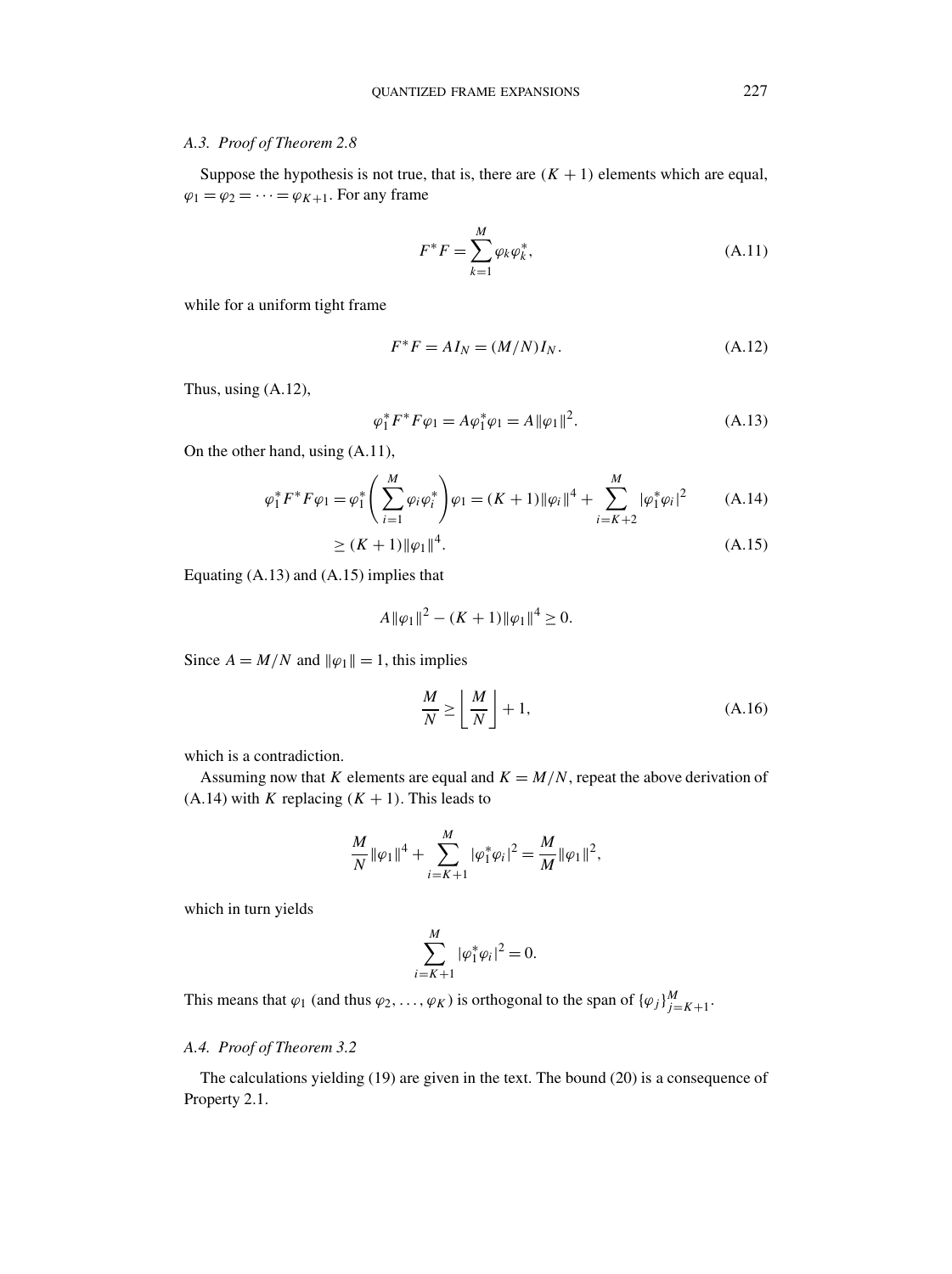For a uniform frame, Theorem 3.1 implies that the MSE cannot be lower than that achieved by a uniform tight frame; this yields the lower bound of (21).

For a uniform tight frame,  $A = B = M/N$ ; thus, (20) simplifies to (22). Alternatively, one can note that by Property 2.3, every  $\lambda_i = M/N$ ,  $i = 1, \ldots, N$ . Substituting in (19) gives the desired result.

It is shown in [14] that, for any uniform frame,

$$
\frac{M\sigma^2}{NB^2} \leq \text{MSE} \leq \frac{M\sigma^2}{NA^2}.
$$

But since  $A \leq M/N \leq B$  for any uniform frame, this bound is weaker than (20).

### *A.5. Proof of Theorem 4.1*

For a tight frame, we know that

*M*

$$
\sum_{k=1}^{M} |\langle x, \varphi_k \rangle|^2 = A \qquad \text{for all } x \text{ such that } ||x|| = 1.
$$

Suppose  $\varphi_i$  is deleted from the frame, and thus  $|\langle x, \varphi_i \rangle|^2$  is subtracted from the sum. Then since  $0 < |\langle x, \varphi_i \rangle| < 1$ ,

$$
A - 1 \le \sum_{\substack{k=1 \\ k \ne i}}^M |\langle x, \varphi_k \rangle|^2 \le A \qquad \text{for all } x \text{ such that } \|x\| = 1. \tag{A.17}
$$

For a uniform tight frame with  $M > N$ ,  $A = M/N > 1$ . Therefore, (A.17) shows that  $\Phi_1$ is a frame with frame bounds  $A - 1$  and  $A$ .

## *A.6. Proof of Theorem 4.2*

First note that if a finite set of vectors has a subset that is a frame, then the original set is also a frame. Thus it suffices to consider subsets with *N* vectors; since all of these will be shown to be frames, larger subsets are also frames.

Consider first the complex harmonic frame given by (8). Pick an arbitrary subset  $\{k_1, k_2, \ldots, k_N\}$  of  $\{1, 2, \ldots, M\}$  and denote the operator associated with this subset by  $F_{M,N}$ . By inspection of (8),

$$
F_{M,N} = \frac{1}{\sqrt{N}} \begin{bmatrix} 1 & W_M^{k_1-1} & \cdots & W_M^{(N-1)(k_1-1)} \\ 1 & W_M^{k_2-1} & \cdots & W_M^{(N-1)(k_2-1)} \\ \vdots & \vdots & & \vdots \\ 1 & W_M^{k_N-1} & \cdots & W_M^{(N-1)(k_N-1)} \end{bmatrix}.
$$

We can recognize  $F_{M,N}$  as a scaled Vandermonde matrix with determinant (see [17, p. 29])

$$
\det F_{M,N} = N^{-N/2} \prod_{\substack{i,j=1\\i>j}}^N (W_M^{k_i-1} - W_M^{k_j-1}).
$$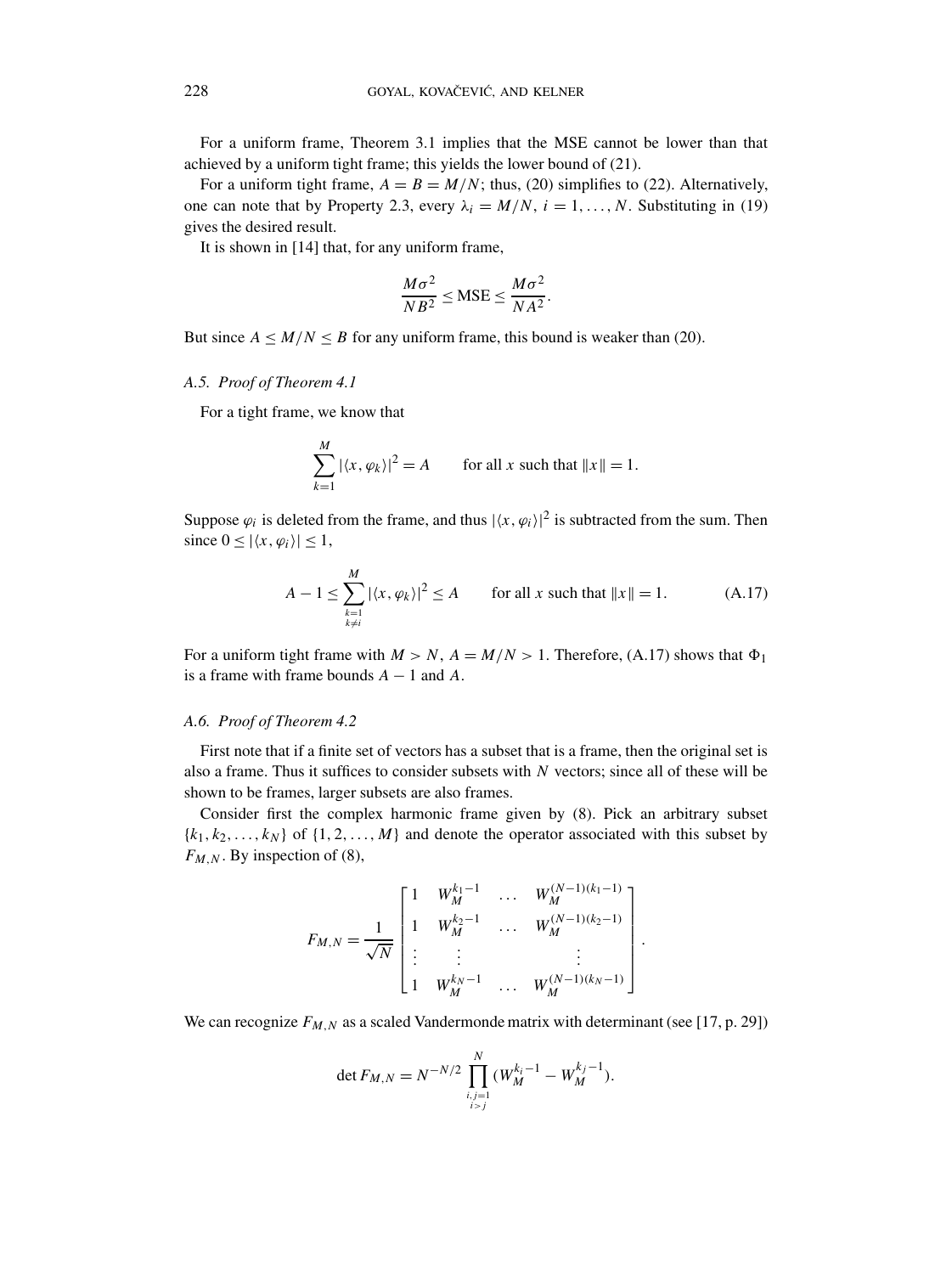The above determinant is nonzero *if and only if* all the values  $W_M^{k_i}$  are distinct. Since these are distinct roots of unity, det  $F_{M,N}$  is nonzero, and the chosen set of N vectors is a frame.

The real case is similar, but messier; we consider here only the case of *N* even and frames given by (9). Pick any subset  $\{k_1, k_2, \ldots, k_N\}$  of  $\{0, 1, \ldots, M-1\}$  and define *F* by choosing  $\varphi_{k_1+1}^*, \varphi_{k_2+1}^*, \ldots, \varphi_{k_N+1}^*$  as the rows. We would like to show det  $F \neq 0$ , which will be clear after a sequence of elementary operations on *F*. Rather than writing the entire matrix  $F$ , the operations will be demonstrated with the *j*th row of  $F$ . The scale factor  $\sqrt{2/N}$  is omitted.

First note that, using Euler's formula, the *j* th row is

$$
\left[\frac{1}{2}(W_{2M}^{k_j} + W_{2M}^{-k_j}), \frac{1}{2}(W_{2M}^{3k_j} + W_{2M}^{-3k_j}), \dots, \frac{1}{2}(W_{2M}^{(N-1)k_j} + W_{2M}^{-(N-1)k_j}),\right]
$$
  

$$
\frac{1}{2i}(W_{2M}^{k_j} - W_{2M}^{-k_j}), \frac{1}{2i}(W_{2M}^{3k_j} - W_{2M}^{-3k_j}), \dots, \frac{1}{2i}(W_{2M}^{(N-1)k_j} - W_{2M}^{-(N-1)k_j})\right].
$$

Multiply the last  $N/2$  columns by *i*; add the last  $N/2$  columns to the corresponding first *N/*2 columns; add  $-\frac{1}{2}$  times the first *N/*2 columns to the last *N/*2 columns; and multiply the last *N/*2 columns by −2; the resulting *j* th row is

$$
\left[W_{2M}^{k_j}, W_{2M}^{3k_j}, \ldots, W_{2M}^{(N-1)k_j}, W_{2M}^{-k_j}, W_{2M}^{-3k_j}, \ldots, W_{2M}^{-(N-1)k_j}\right].
$$

Now factoring  $W_{2M}^{-(N-1)k_j}$  from row *j* gives

$$
\left[W_{2M}^{Nk_j}, W_{2M}^{(N+2)k_j}, \ldots, W_{2M}^{2(N-1)k_j}, W_{2M}^{(N-2)k_j}, W_{2M}^{(N-4)k_j}, \ldots, W_{2M}^0\right].
$$

After reordering columns—with  $(N/2)$  +  $N/4$  exchanges—we have a Vandermonde matrix. Accounting for the scaling and elementary operations,

$$
\det F = (-1)^{((N/2)+\lfloor N/4\rfloor)} \left(\frac{2}{N}\right)^{N/2} i^{-N/2} (-2)^{-N/2}
$$
  

$$
\times \prod_{\ell=1}^N W_{2M}^{-(N-1)k_\ell} \prod_{\substack{i,j=1 \ i>j}}^N (W_{2M}^{2k_i} - W_{2M}^{2k_j})
$$
  

$$
= (-1)^{((N/2)+\lfloor N/4\rfloor)} N^{-N/2} i^{N/2} W_{2M}^{-(N-1) \sum_{\ell} k_\ell} \prod_{\substack{i,j=1 \ i>j}}^N (W_{2M}^{2k_i} - W_{2M}^{2k_j}).
$$

This determinant is nonzero, so the selected vectors form a frame.

## *A.7. Proof of Theorem 4.3*

Consider first the case  $e = 1$ . Denote the frame operator associated with  $\Phi \setminus \{\varphi_k\}$  by  $F_k$ . By hypothesis,  $\Phi \setminus \{ \varphi_k \}$  is tight for any *k*, so

$$
F_k^* F_k = N^{-1} (M - 1) I_N, \qquad k = 1, 2, ..., M.
$$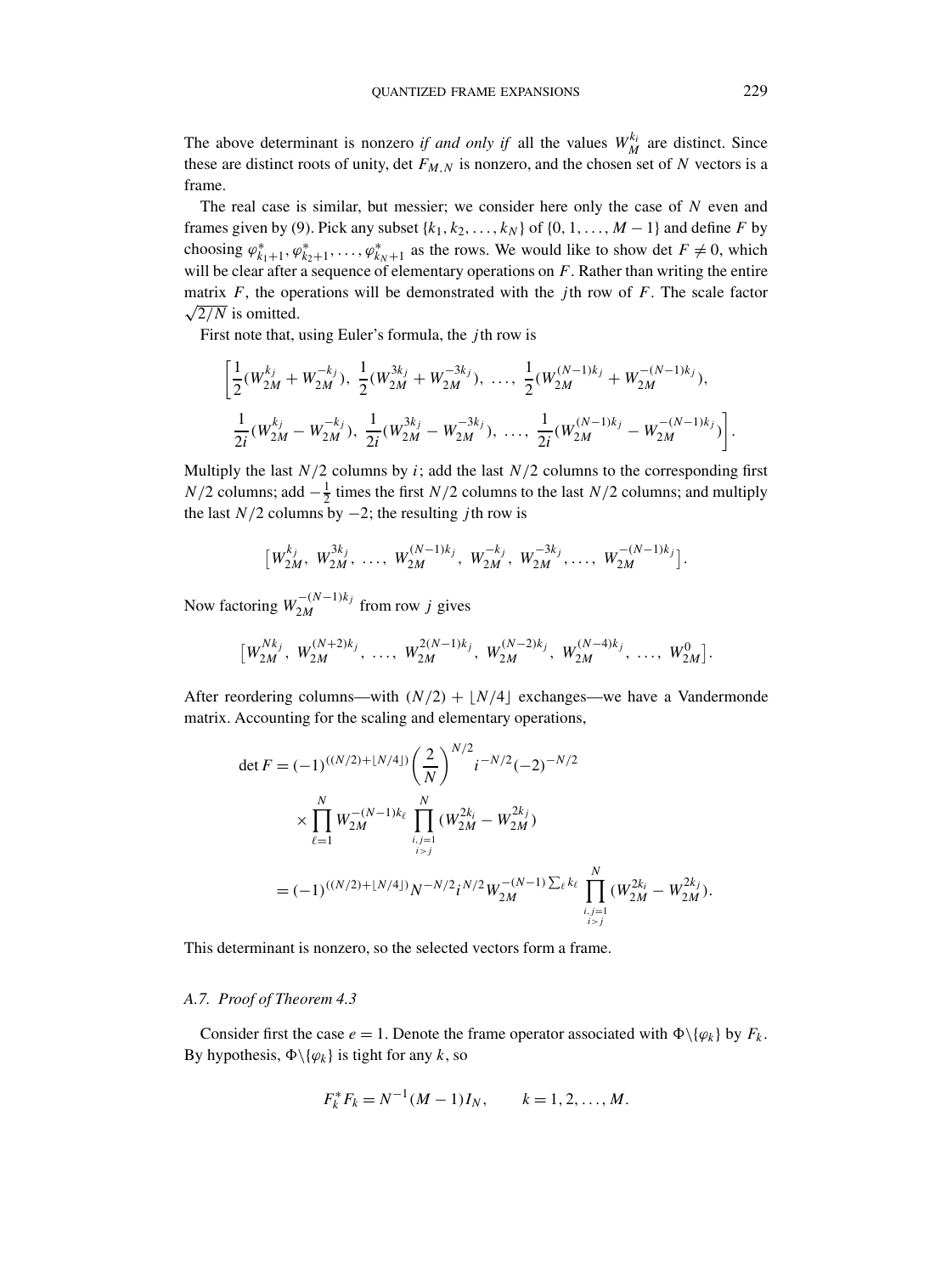These matrices are also related by  $F_k^* F_k = F^* F - \varphi_k \varphi_k^*$ . Therefore, picking any pair of indices *i* and *j* and subtracting gives

$$
0 = F_i^* F_i - F_j^* F_j = \varphi_j \varphi_j^* - \varphi_i \varphi_i^*.
$$
 (A.18)

This implies  $\varphi_i$  and  $\varphi_j$  are collinear, and by extension that all the frame elements are collinear. This contradicts the assumption that  $\Phi$  is a frame. Therefore it is not possible for every single erasure from a uniform frame to leave a tight frame.

For the case of general *e*, Eq. (A.18) is obtained by considering any pair of erasure events that differ only in that one includes  $\varphi_i$  in place of  $\varphi_i$ . Thus the same contradiction as before is obtained.

## *A.8. Proof of Theorem 4.4*

Let  $\Phi$  be a uniform frame. Consider first the optimization of  $\Phi$  for average-case MSE; the minimax optimization will follow easily.

We need to consider simultaneously each of the *M* possible erasures of one element of  $\Phi$ . Define

$$
H_i=\sum_{\substack{k=1\\k\neq i}}^M\varphi_k\varphi_k^*=F^*F-\varphi_i\varphi_i^*.
$$

Since  $MSE_{\{i\}} = N^{-1} \sigma^2 \text{tr}(H_i^{-1})$ , the average MSE with one erasure is

$$
\overline{\text{MSE}}_1 = \frac{1}{M} \sum_{i=1}^{M} \frac{\sigma^2}{N} \text{tr}(H_i^{-1}).
$$
 (A.19)

Using (26),

$$
H_i^{-1} = (F^*F)^{-1} + (F^*F)^{-1} \varphi_i l [1 - \varphi_i^* (F^*F)^{-1} \varphi_i]^{-1} \varphi_i^* (F^*F)^{-1}.
$$

Now noting that  $[1 - \varphi_i^*(F^*F)^{-1}\varphi_i]$  is a scalar and using the invariance of a trace of a product to the cyclic permutation of factors,

tr(
$$
H_i^{-1}
$$
) = tr( $(F^*F)^{-1}$ ) +  $[1 - \varphi_i^*(F^*F)^{-1}\varphi_i]^{-1}$  tr( $\varphi_i^*(F^*F)^{-2}\varphi_i$ )  
= tr( $(F^*F)^{-1}$ ) +  $\frac{\varphi_i^*(F^*F)^{-2}\varphi_i}{1 - \varphi_i^*(F^*F)^{-1}\varphi_i}$ .

Substituting in (A.19) gives

$$
\overline{\text{MSE}}_1 = \frac{\sigma^2}{MN} \sum_{i=1}^M \left( \text{tr}\left( (F^*F)^{-1} \right) \frac{\varphi_i^*(F^*F)^{-2} \varphi_i}{1 - \varphi_i^*(F^*F)^{-1} \varphi_i} \right)
$$
\n
$$
= \frac{\sigma^2}{N} \text{tr}\left( (F^*F)^{-1} \right) + \frac{\sigma^2}{MN} \sum_{i=1}^M \frac{\varphi_i^*(F^*F)^{-2} \varphi_i}{1 - \varphi_i^*(F^*F)^{-1} \varphi_i}.
$$
\n(A.20)

We know from Theorem 3.1 that the first term of  $(A.20)$  is minimized if and only if  $\Phi$  is tight; it thus suffices to consider the minimization of the second term.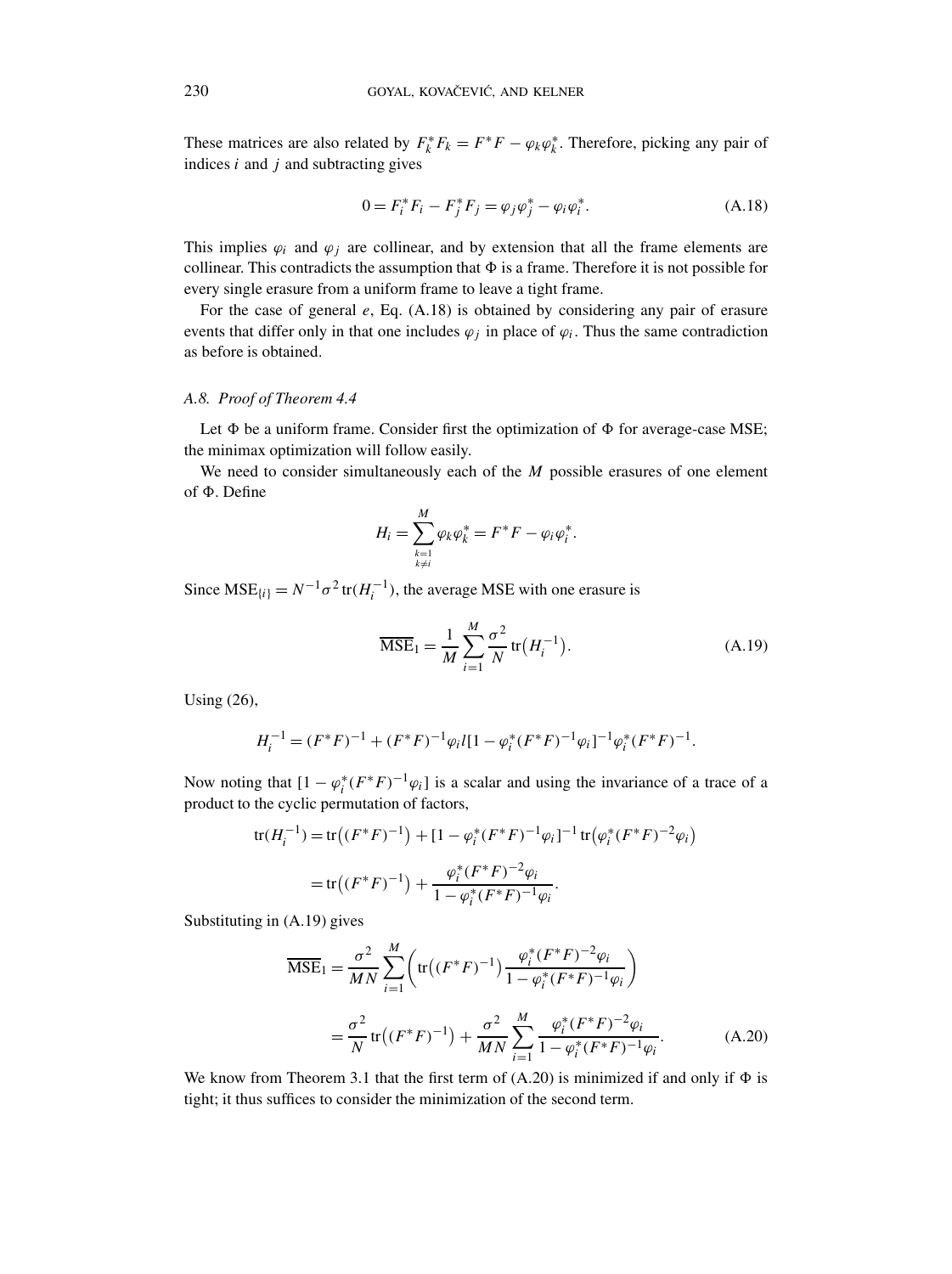We can use a technique similar to that used in the proof of Theorem 3.1. Recall that in the earlier proof we had a constraint  $\sum_{i=1}^{N} \lambda_i = N$  and we wanted to minimize  $\sum_{i=1}^{N} f(\lambda_i)$ , where  $f(z) = z^{-1}$ . Since  $f(\cdot)$  is a convex function, the minimum occurs when each term contributes equally, provided this is feasible—which is in fact the case. In the present proof,  $v_i = \varphi_i^*(F^*F)^{-1}\varphi_i$  plays the role of  $\lambda_i$ .

First note that the sum of  $v_i$ 's is constrained:

$$
\sum_{i=1}^{M} v_i = \sum_{i=1}^{M} \varphi_i^*(F^*F)^{-1} \varphi_i = \sum_{i=1}^{M} \text{tr}(\varphi_i^*(F^*F)^{-1} \varphi_i) = \sum_{i=1}^{M} \text{tr}((F^*F)^{-1} \varphi_i \varphi_i^*)
$$

$$
= \text{tr}\left(\sum_{i=1}^{M} (F^*F)^{-1} \varphi_i \varphi_i^*\right) = \text{tr}\left((F^*F)^{-1} \sum_{\underbrace{i=1}^{M} \varphi_i \varphi_i^*}\right) = \text{tr}(I_N) = N.
$$

The remainder of the proof relies on the following simple lemma:

LEMMA A.1. *Let M be a square matrix and let w be a compatibly dimensioned unit vector. Then*  $w^*M^*Mw \geq (w^*Mw)^2$ , with equality if and only if w is an eigenvector of M.

*Proof.* The matrix  $I - ww^*$  is positive semidefinite. Thus  $(Mw)^*(I - ww^*)(Mw) > 0$ . Expanding the left-hand side and rearranging gives  $w^*M^*Mw \ge (w^*Mw)^2$ . Furthermore, *w* is an eigenvector of  $I - ww*$  corresponding to eigenvalue 0. The remaining eigenvalues are all 1. Therefore equality holds if and only if *Mw* is parallel to *w*, or *w* is an eigenvector of *M.*

Now we wish to express the summation in  $(A.20)$  in terms of the  $v_i$ 's. Applying Lemma A.1 gives

$$
\varphi_i^*(F^*F)^{-2}\varphi_i \geq (\varphi_i^*(F^*F)^{-1}\varphi_i)^2 = v_i^2.
$$

Thus we can bound the critical term of (A.20) as

$$
\sum_{i=1}^{M} \frac{\varphi_i^*(F^*F)^{-2}\varphi_i}{1 - \varphi_i^*(F^*F)^{-1}\varphi_i} \ge \sum_{i=1}^{M} \frac{v_i^2}{1 - v_i}.
$$
\n(A.21)

Since  $z^2/(1-z)$  is a convex function, the right-hand side of (A.21) is minimized when each term contributes equally, provided this is feasible; i.e.,  $v_i = N/M$ ,  $i = 1, 2, \ldots, M$ .

Making each  $v_i$  equal  $N/M$  is indeed feasible; it is easy to verify that it occurs whenever  $\Phi$  is a tight frame. At the same time, equality holds in (A.21), so the average MSE is minimized and tightness is *sufficient* for optimally of the frame. To complete the proof, we will show that tightness is *necessary* for optimality. Specifically,  $v_i = N/M$ ,  $i = 1, 2, \ldots, M$ , and equality in (A.21) together imply that  $\Phi$  is tight.

Equality in (A.21) implies that  $\varphi_i$  is an eigenvector of  $(F^*F)^{-1}$ . Denote the corresponding eigenvalue by *ν<sub>i</sub>*. The eigenvalue–eigenvector property gives  $\varphi_i^*(F^*F)^{-1}\varphi_i = v_i$ , which means  $v_i$  and  $v_i$  are identical! Since the  $\varphi_i$ 's span  $\mathbb{R}^N$ , all the eigenvalues are obtained in this manner, and since all the eigenvalues are equal,  $\Phi$  is tight.

The minimax optimality is clear because the average-case MSE is minimized while keeping every term in (A.19) equal. Obviously, the maximum term of (A.19) cannot be smaller than the mean.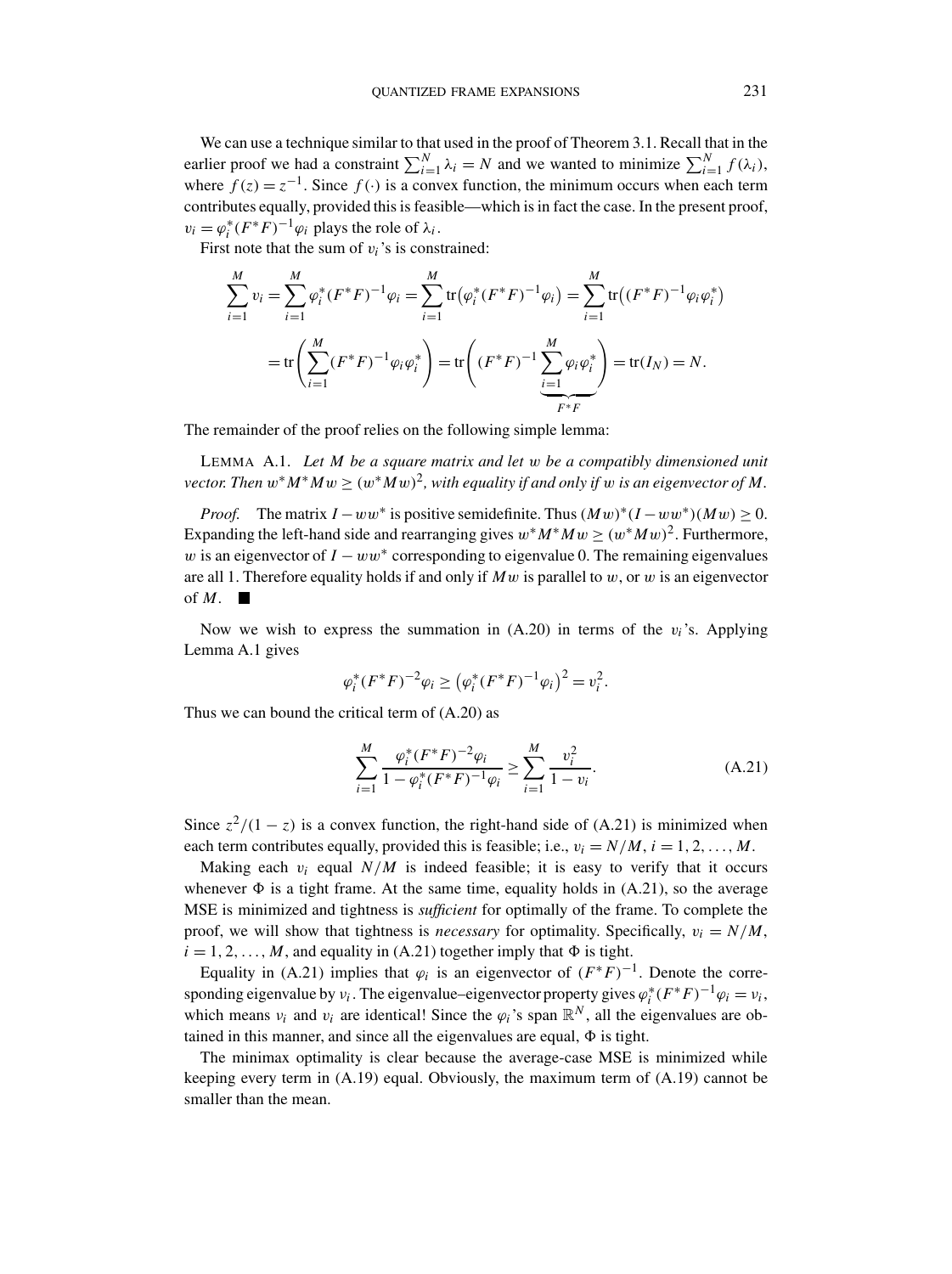# *A.9. Notes on the Convergence of* (31)

In the final equality of (31), we have used the formula for the sum of a convergent geometric series. The geometric series is convergent if and only if  $|(N/M)\mu_i| < 1$ . We establish here that this inequality holds whenever  $\Phi_F$  is a frame. In particular, we show that  $|(N/M)\mu_i| \leq 1$ , with equality if and only if  $\Phi_E$  fails to be a frame.

Recall that the eigenvalues of  $\varphi^*\varphi$  are denoted  $\{\mu_i\}_{i=1}^e$  and note that the nonzero eigenvalues of  $\varphi^* \varphi$  equal the nonzero eigenvalues of  $\varphi \varphi^*$ . The matrices  $F^*F$  and  $\varphi \varphi^*$ are closely related; each can be written as a sum of outer products of frame elements, but *F*∗*F* contains more terms:

$$
F^*F = \sum_{k=1}^M \varphi_k \varphi_k^* \quad \text{and} \quad \varphi \varphi^* = \sum_{k=1}^e \varphi_k \varphi_k^*.
$$

If *v* is the normalized eigenvector of  $\varphi \varphi^*$  associated with eigenvalue  $\mu_i$ , then

$$
v^* F^* F v = v^* \left( \sum_{k=1}^M \varphi_k \varphi_k^* \right) v = v^* \varphi \varphi^* v + v^* \left( \sum_{k=e+1}^M \varphi_k \varphi_k^* \right) v
$$
  
=  $\mu_i + \sum_{k=e+1}^M |v^* \varphi_k|^2 \ge \mu_i.$  (A.22)

Since  $v^*F^*Fv$  is bounded from above by the largest eigenvalue of  $F^*F$ , we have  $\mu_i \leq M/N$ .

Equality holds in (A.22) if and only if the eigenvector *v* is orthogonal to  ${\{\varphi_k\}}_{k=e+1}^M$ , i.e., all of the vectors remaining in  $\Phi_E$ . If *v* is orthogonal to all of the vectors in  $\Phi_E$ , then  $\Phi_E$ does not span  $\mathbb{R}^N$  and is not a frame. The analysis of Subsection 4.2 is not intended to apply to this case.

## **ACKNOWLEDGMENT**

We thank Peter Casazza and Janet Tremain for suggesting the current version of Theorem 2.8, which allows *K* to be arbitrary. Also, they independently obtained Theorem 2.7; we have formalized it as per their suggestion. The proof of Theorem 4.4 is in large part due to James Mazo. We thank Ingrid Daubechies and Radu Balan for fruitful discussions. Thanks also to Pier Luigi Dragotti and anonymous reviewers for their comments.

#### **REFERENCES**

- 1. J. J. Benedetto and D. Colella, Wavelet analysis of spectrogram seizure chirps, *in* "Proc. SPIE Wavelet Appl. in Signal and Image Proc. III," Vol. 2569, pp. 512–521, San Diego, CA, July 1995.
- 2. J. J. Benedetto and G. E. Pfander, Wavelet periodicity detection algorithms, *in* "Proc. SPIE Wavelet Appl. in Signal and Image Proc. VI," Vol. 3459, pp. 48–55, San Diego, CA, July 1998.
- 3. Z. Cvetković, Source coding with quantized redundant expansions: Accuracy and reconstruction, in "Proc. IEEE Data Compression Conf., Snowbird, UT" (J. A. Storer and M. Cohn, Eds.), pp. 344–353, IEEE Comput. Soc., Los Alamitos, CA, 1999.
- 4. Z. Cvetkovic and M. Vetterli, Discrete-time wavelet extrema representation: Design and consistent ´ reconstruction, *IEEE Trans. Signal Process.* **43** (1995), 681–693.
- 5. Z. Cvetkovic and M. Vetterli, Error-rate characteristics of oversampled analog-to-digital conversion, ´ *IEEE Trans. Inform. Theory* **44** (1998), 1961–1964.
- 6. I. Daubechies, "Ten Lectures on Wavelets," SIAM, Philadelphia, 1992.